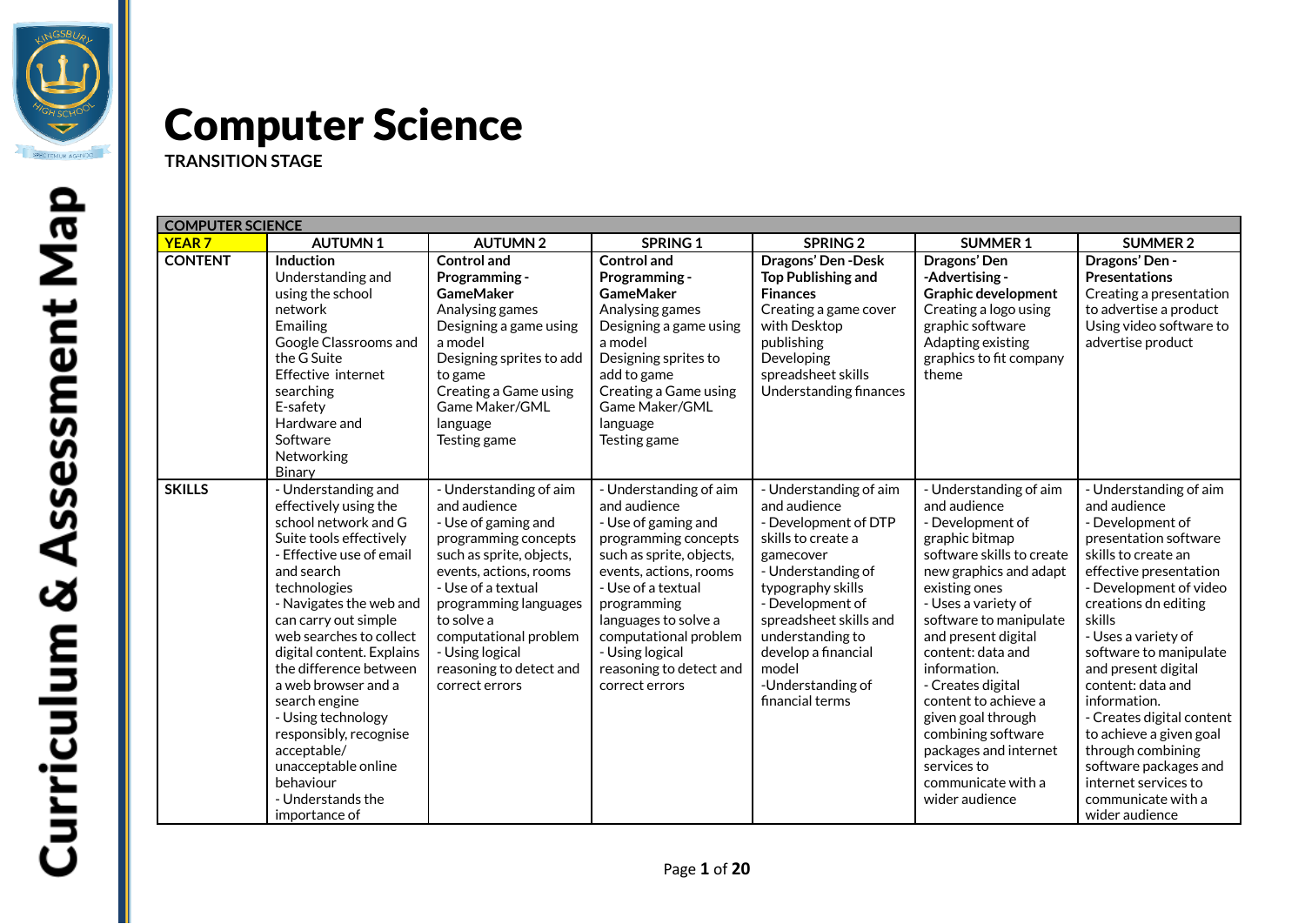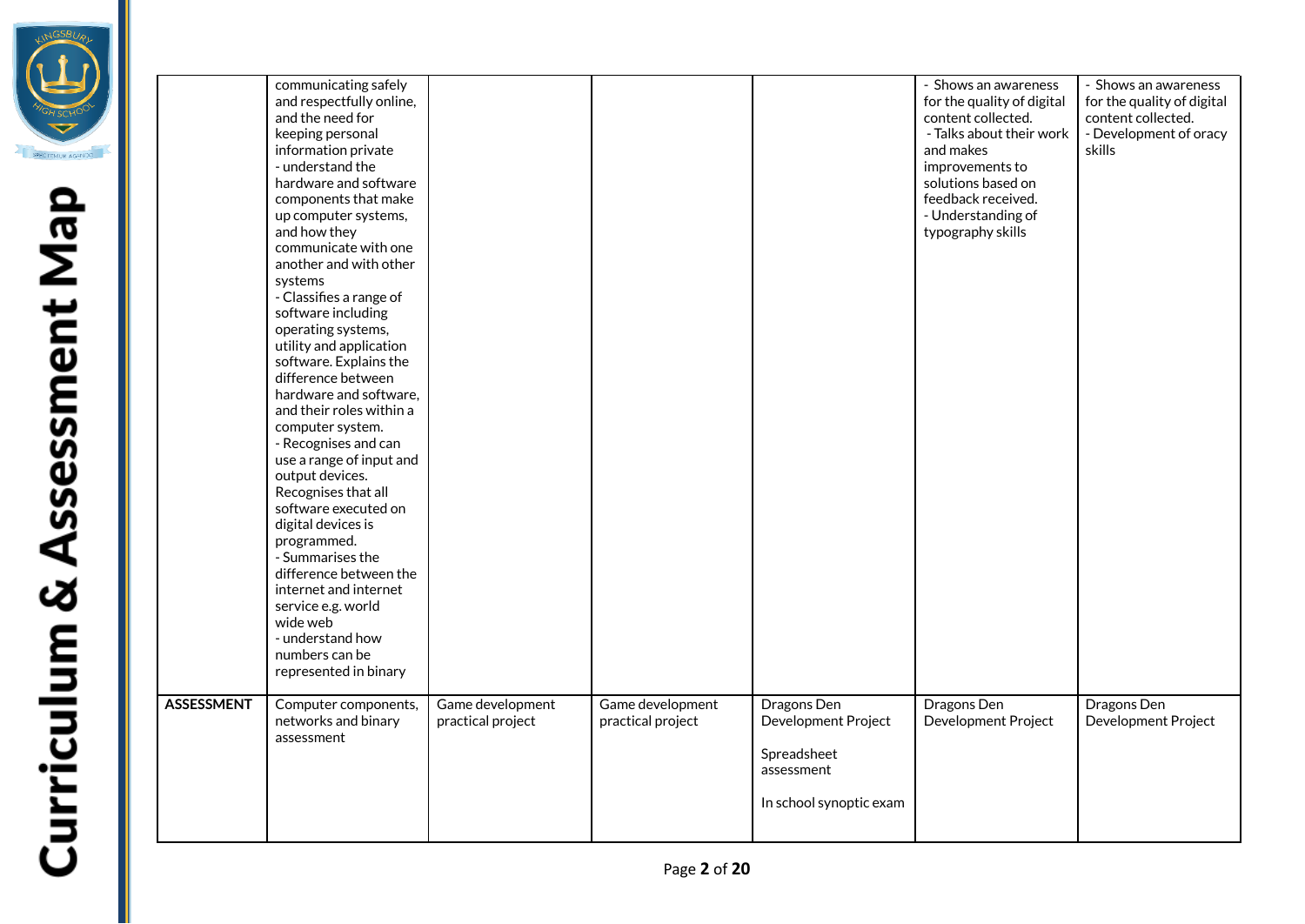

#### **USEFUL RESOURCES/GUIDANCE:**

- •<https://www.thinkuknow.co.uk/>
- ●<http://www.teach-ict.com/>
- <http://www.yoyogames.com/gamemaker/windows>
- ●https://www.bbc.co.uk/bitesize/subjects/zvc9q6f
- ●<https://idea.org.uk/>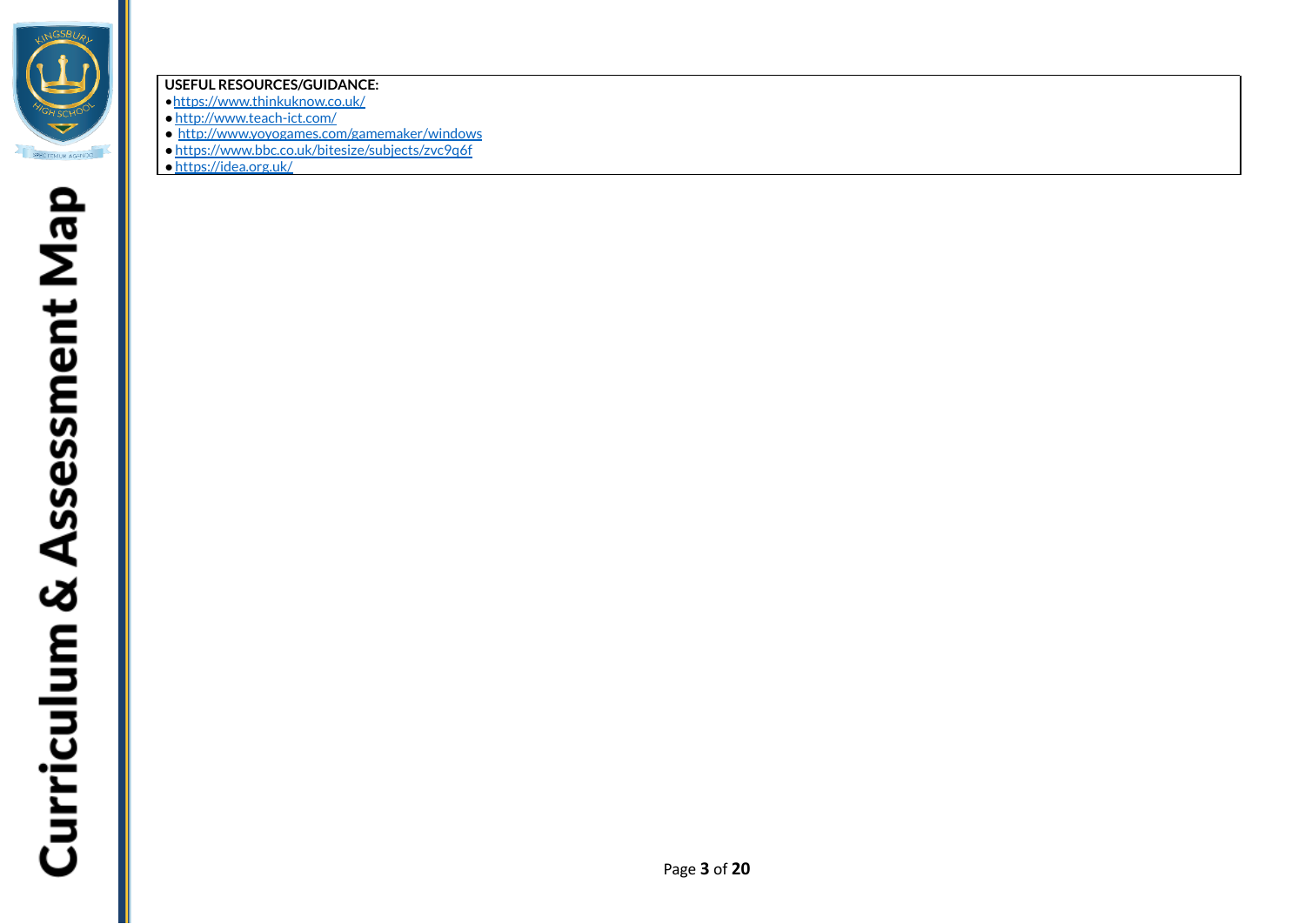

## **FOUNDATION STAGE**

| <b>COMPUTER SCIENCE</b> |                                                                                                                         |                                                                                                                                                                                                                                                                                                                                                                                   |                                                                                                                                                                                                                                                                                                                   |                                                                                                                                                                                                                                                                                                                                                                                                                                                                                                                                                                                                         |                                                                                                                                       |                                                                                                                                                                                                                                                                                                                                                                                                            |  |
|-------------------------|-------------------------------------------------------------------------------------------------------------------------|-----------------------------------------------------------------------------------------------------------------------------------------------------------------------------------------------------------------------------------------------------------------------------------------------------------------------------------------------------------------------------------|-------------------------------------------------------------------------------------------------------------------------------------------------------------------------------------------------------------------------------------------------------------------------------------------------------------------|---------------------------------------------------------------------------------------------------------------------------------------------------------------------------------------------------------------------------------------------------------------------------------------------------------------------------------------------------------------------------------------------------------------------------------------------------------------------------------------------------------------------------------------------------------------------------------------------------------|---------------------------------------------------------------------------------------------------------------------------------------|------------------------------------------------------------------------------------------------------------------------------------------------------------------------------------------------------------------------------------------------------------------------------------------------------------------------------------------------------------------------------------------------------------|--|
| <b>YEAR 8</b>           | <b>AUTUMN1</b>                                                                                                          | <b>AUTUMN2</b>                                                                                                                                                                                                                                                                                                                                                                    | <b>SPRING 1</b>                                                                                                                                                                                                                                                                                                   | SPRING <sub>2</sub>                                                                                                                                                                                                                                                                                                                                                                                                                                                                                                                                                                                     | <b>SUMMER 1</b>                                                                                                                       | <b>SUMMER 2</b>                                                                                                                                                                                                                                                                                                                                                                                            |  |
| <b>CONTENT</b>          | <b>Control and</b><br>Programming<br>Understanding basic<br>commands in<br>programming<br>environments such as<br>LOGO. | <b>Control and</b><br>Programming<br>Understanding basic<br>commands in<br>programming by using<br>the Small BASIC<br>programming<br>environment to apply<br>syntax                                                                                                                                                                                                               | <b>Control and</b><br><b>Programming - Python</b><br>- Understand the<br>structural components<br>of a program (variable<br>declarations, command<br>sequences, selection,<br>iteration, data<br>structures,<br>subprograms)<br>- Understand how to<br>write code that<br>responds appropriately<br>to user input | Data<br>- Data representation<br>- Binary, HEX and ASCII<br>Representation<br>- Graphics and Sound<br>representation<br>- Data storage and<br>compression                                                                                                                                                                                                                                                                                                                                                                                                                                               | <b>Graphics creation</b><br>Understanding and<br>creating different types<br>of graphics solution to<br>small real-world<br>examples. | <b>HTML and CSS</b><br>Website development<br>using HTML, CSS and<br>Javascript                                                                                                                                                                                                                                                                                                                            |  |
| <b>SKILLS</b>           | Understanding and<br>applying syntax and<br>errors                                                                      | Applying syntax and<br>sequencing,<br>programming<br>constructs and<br>variables and<br>understanding<br>algorithms and<br>pseudocode<br>Understanding and<br>applying syntax and<br>errors, using<br>concatenation and<br>datatypes, using<br>different constructs in<br>programming,<br>understanding<br>sub-procedures and<br>functions, applying all<br>skills into a project | Understanding and<br>applying syntax and<br>errors.<br>Be able to use different<br>constructs in<br>programming,<br>understanding the use<br>of variable,<br>sub-procedures and<br>functions, applying all<br>skills into a project                                                                               | - Understand that<br>computers use binary<br>to represent data<br>(numbers, text, sound,<br>graphics)<br>- Be able to convert<br>binary, hexadecimal and<br>between the terms 'bit,<br>nibble, byte, kilobyte<br>(KB), megabyte (MB),<br>gigabyte (GB), terabyte<br>(TB)'<br>- Understand how<br>computers encode<br>characters [ASCII]<br>- Understand how<br>bitmap images and<br>sound are represented<br>in binary<br>- Understand that file<br>storage is measured in<br>bytes and be able to<br>calculate file sizes<br>- Understand how a<br>lossless, run-length<br>encoding algorithm<br>works | Understanding vector<br>and bitmap graphics,<br>using Photoshop<br>software and different<br>tools to create and edit<br>graphics     | - Understand what<br>HTML and CSS are used<br>for<br>- Be able to explain and<br>implement HTML tags<br>- Be able to define<br>hyperlinks, explain their<br>use and create a link<br>using tags<br>• Be able to describe<br>what inline CSS is and<br>use style attributes<br>- Use CSS stylesheet in<br>a high-level language<br>- Be able to understand<br>and implement<br>javascript into a<br>webpage |  |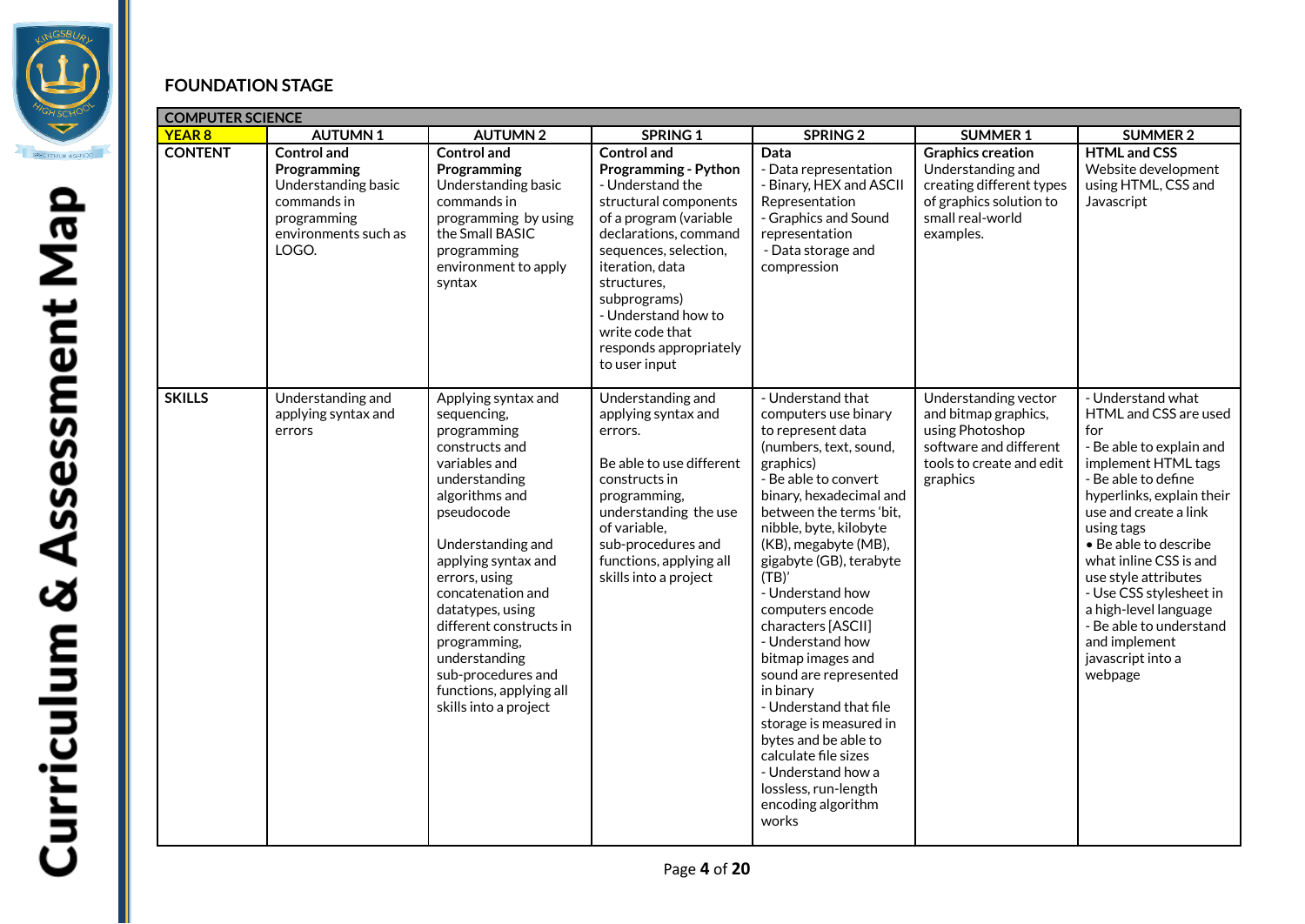

| <b>ASSESSMENT</b>              | LOGO programming<br>assessment                    | Small BASIC<br>programming<br>assessment | Python programming<br>assessment | Data representation<br>assessment | Graphic development<br>practical assessment | HTML and websites<br>assessment |
|--------------------------------|---------------------------------------------------|------------------------------------------|----------------------------------|-----------------------------------|---------------------------------------------|---------------------------------|
|                                |                                                   |                                          | In school synoptic exam          |                                   |                                             |                                 |
|                                | USEFUL RESOURCES/GUIDANCE:                        |                                          |                                  |                                   |                                             |                                 |
| • http://www.codecademy.com/   |                                                   |                                          |                                  |                                   |                                             |                                 |
| • https://www.python.org/      |                                                   |                                          |                                  |                                   |                                             |                                 |
|                                | • http://www.bbcbasic.co.uk/bbcbasic.html         |                                          |                                  |                                   |                                             |                                 |
| • http://www.teach-ict.com/    |                                                   |                                          |                                  |                                   |                                             |                                 |
|                                | · https://www.bbc.co.uk/bitesize/subjects/zvc9q6f |                                          |                                  |                                   |                                             |                                 |
| • https://www.w3schools.com/   |                                                   |                                          |                                  |                                   |                                             |                                 |
| $\bullet$ https://idea.org.uk/ |                                                   |                                          |                                  |                                   |                                             |                                 |

| <b>COMPUTER SCIENCE</b> |                                                                                                                                                                                                                                                                                                                                                                                                                                                                                                 |                                                                                                                                                                                                                                                                                    |                                                                                                                                                                                                                                                                                                                                                                        |                                                                                                                                                                                   |                                                                                                                                                                                                      |                                                                                                                                                                                    |  |
|-------------------------|-------------------------------------------------------------------------------------------------------------------------------------------------------------------------------------------------------------------------------------------------------------------------------------------------------------------------------------------------------------------------------------------------------------------------------------------------------------------------------------------------|------------------------------------------------------------------------------------------------------------------------------------------------------------------------------------------------------------------------------------------------------------------------------------|------------------------------------------------------------------------------------------------------------------------------------------------------------------------------------------------------------------------------------------------------------------------------------------------------------------------------------------------------------------------|-----------------------------------------------------------------------------------------------------------------------------------------------------------------------------------|------------------------------------------------------------------------------------------------------------------------------------------------------------------------------------------------------|------------------------------------------------------------------------------------------------------------------------------------------------------------------------------------|--|
| <b>YEAR 9</b>           | <b>AUTUMN1</b>                                                                                                                                                                                                                                                                                                                                                                                                                                                                                  | <b>AUTUMN2</b>                                                                                                                                                                                                                                                                     | <b>SPRING 1</b>                                                                                                                                                                                                                                                                                                                                                        | SPRING <sub>2</sub>                                                                                                                                                               | <b>SUMMER 1</b>                                                                                                                                                                                      | <b>SUMMER 2</b>                                                                                                                                                                    |  |
| <b>CONTENT</b>          | <b>E-safety and Legal</b><br>issues of IT<br>- Understand how to<br>use technology<br>responsibly and<br>recognising<br>acceptable/unacceptabl<br>e online behaviour<br>- Understanding the<br>legal and ethical<br>considerations when<br>working with<br>technology<br>Decomposition and<br>abstraction<br>- Understand how to<br>and be able to<br>decompose a problem<br>- Understand how to<br>and be able to analyse,<br>design and program a<br>solution to small<br>real-world examples | <b>Algorithms</b><br>- Understanding<br>different types of<br>algorithms<br>- Creating algorithms<br>using programming<br>constructs<br>- Output from<br>algorithms<br>- Identifying errors in<br>algorithms<br>- Coding using<br>algorithms<br>- Algorithms to sort and<br>search | Programming<br>- Understand the<br>structural components<br>of a program (variable<br>declarations, command<br>sequences, selection,<br>iteration, data<br>structures.<br>subprograms)<br>- Understand how to<br>write code that<br>responds appropriately<br>to user input<br>- Understand the<br>purpose and use of<br>arithmetic, relational<br>and logic operators | Programming<br>- Understand how to<br>and be able write<br>programs in a high-level<br>programming language<br>- Understand the, need<br>use and benefits of<br>using subprograms | <b>Computers and</b><br><b>Software</b><br>- Components of a<br>computer<br>- Fetch-decode-execute<br>cvcle<br>- Primary storage<br>- Secondary storage<br>- Operating Systems<br>- Utility software | <b>Networks and Network</b><br>Security<br>- Computer networks<br>- Network topologies<br>- Network protocols<br>- Network layers<br>- Internet technologies<br>- Network security |  |
| <b>SKILLS</b>           | - Be aware of the risks<br>and e-safety issues and<br>impacts of working with<br>technology                                                                                                                                                                                                                                                                                                                                                                                                     | - Be able to use and<br>interpret algorithms<br>(flowcharts,<br>pseudocode.                                                                                                                                                                                                        | - Be able to use<br>sequencing, selection<br>and iteration constructs<br>in their programs                                                                                                                                                                                                                                                                             | - Produce programs<br>that are easy to read<br>and be able to use<br>techniques (comments,                                                                                        | - Identify the<br>components of a<br>computer with respect                                                                                                                                           | - Understand the<br>different types of<br>networks                                                                                                                                 |  |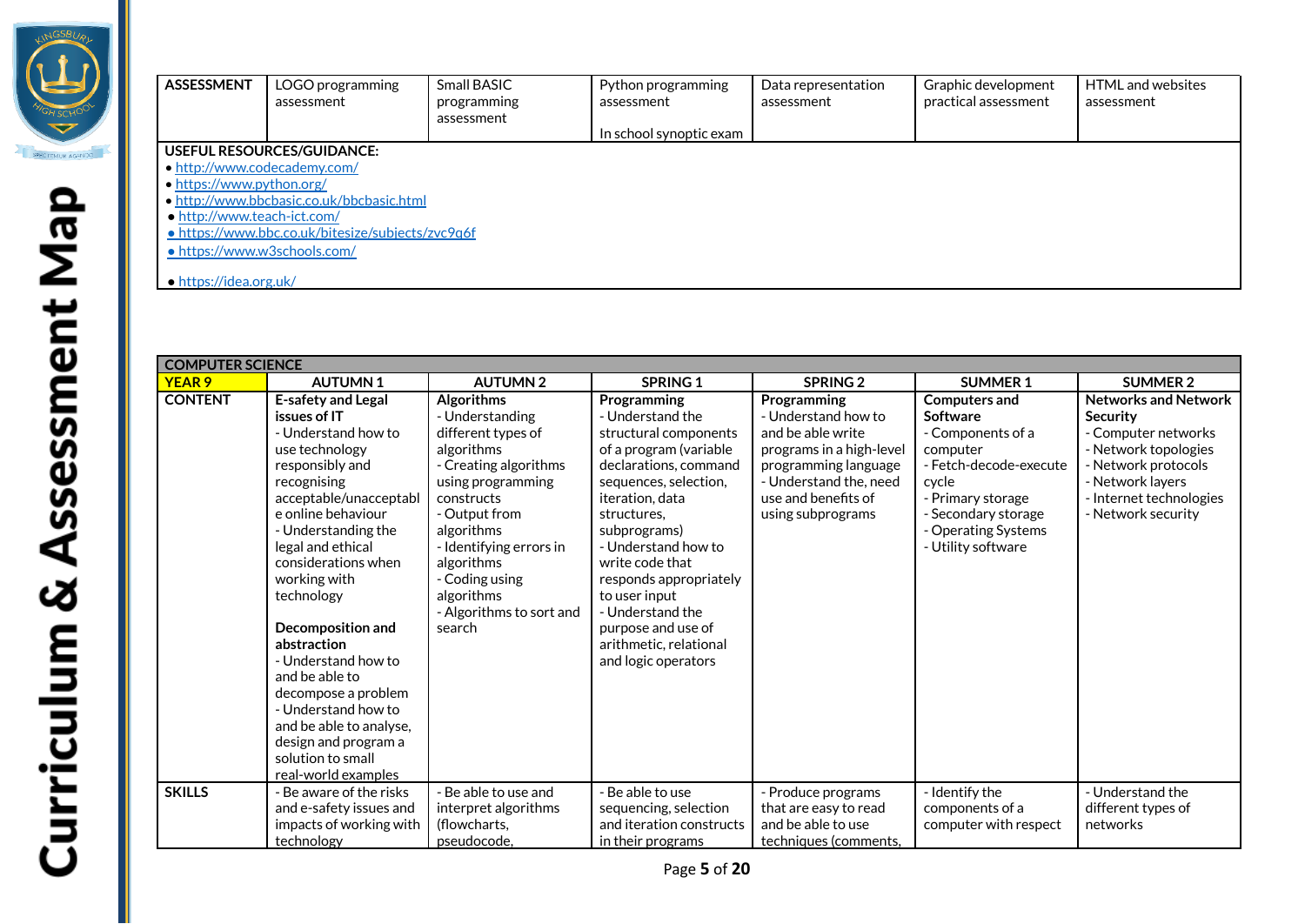|                                                                                                                                                                                                                            | - Be aware of ethical<br>and legal issues arising<br>from the use of<br>computers<br>- Be able to analyse a<br>problem, investigate<br>requirements (inputs,<br>outputs, processing,<br>initialisation) and<br>design solutions<br>- Be able to decompose<br>a problem into smaller<br>sub-problems<br>- Understand how<br>abstraction can be used<br>effectively to<br>model aspects of the<br>real world<br>- Be able to program<br>abstractions of<br>real-world examples | written descriptions,<br>program code)<br>- Create algorithms to<br>solve a particular<br>problem, making use of<br>programming<br>constructs (sequence,<br>selection, iteration) and<br>using appropriate<br>conventions (flowchart,<br>pseudo-code, written<br>description, draft<br>program code)<br>- Determine the correct<br>output of an algorithm<br>for a given set of data<br>- Identify and correct<br>errors in algorithms<br>- Code an algorithm in a<br>high-level language<br>- Use and implement<br>sorting and searching<br>algorithms (bubble sort,<br>merge sort, linear<br>search, binary search) | - Be able to use, data<br>types (integer, real,<br>Boolean, char) and data<br>structures (records,<br>one-dimensional arrays,<br>two-dimensional<br>arrays)<br>- Be able to manipulate<br>strings<br>- Use global/local<br>variables and constants<br>in programming<br>- Be able to write code<br>that reads/writes<br>from/to a text file<br>- Use arithmetic<br>operators (add,<br>subtract, divide,<br>multiply, modulus,<br>integer division)<br>- Use relational<br>operators (equal to, less<br>than, greater than, not<br>equal to, less than or<br>equal to, greater than<br>or equal to)<br>- Use logic operators<br>(AND, OR, NOT) | descriptive names<br>(variables, constants,<br>subprograms),<br>indentation) to improve<br>readability<br>- Be able to<br>differentiate between<br>types of error in<br>programs (logic, syntax,<br>runtime)<br>- Be able to design and<br>use test plans and test<br>data (normal, boundary,<br>erroneous)<br>- Be able to interpret<br>error messages and<br>identify, locate and fix<br>errors in a program<br>- Be able to determine<br>what value a variable<br>will hold at a given point<br>in a program<br>- Be able to determine<br>the strengths and<br>weaknesses of a<br>program and improve it<br>- Be able to write code<br>that uses user-written<br>and pre-existing<br>subprograms,<br>procedures, and<br>functions<br>- Be able to create<br>subprograms that use<br>parameters | to: input devices,<br>output, storage devices<br>- Be able to explain the<br>role of the<br>fetch-decode-execute<br>cvcle.<br>- Identify the hardware<br>components used in the<br>von Neumann<br>architecture and<br>explain their role in the<br>fetch-decode-execute<br>cycle<br>- Be able to explain the<br>purpose of RAM, Cache<br>and ROM<br>- Be able to explain the<br>purpose and key<br>characteristics of<br>secondary storage such<br>as Magnetic storage,<br>Optical storage and<br>Flash Memory<br>- Identify a range of<br>operating systems,<br>including Open Source<br>and Proprietary<br>- Be able to explain the<br>operating systems are<br>needed and the basic<br>functions of an<br>operating systems<br>- Be able to explain the<br>purpose of different<br>system utilities | - Identify the hardware<br>components required<br>for networking<br>- Identify the different<br>arrangements of<br>various devices in a<br>network<br>- Be able to explain the<br>advantages and<br>disadvantages of each<br>type of topology<br>- Understand how<br>devices are addressed<br>in networks<br>- Be able to explain the<br>various protocols used<br>in networking<br>- Understand the<br>concept of layering and<br>how it is applied to<br>networks<br>- Understand what the<br>internet is and the<br>different technologies<br>and applications it has<br>- Be able to explain the<br>Client-server model<br>- Identify misleading<br>websites<br>- Can determine threats<br>to computers such as<br>malware, phishing and<br>brute-force attack |  |
|----------------------------------------------------------------------------------------------------------------------------------------------------------------------------------------------------------------------------|------------------------------------------------------------------------------------------------------------------------------------------------------------------------------------------------------------------------------------------------------------------------------------------------------------------------------------------------------------------------------------------------------------------------------------------------------------------------------|-----------------------------------------------------------------------------------------------------------------------------------------------------------------------------------------------------------------------------------------------------------------------------------------------------------------------------------------------------------------------------------------------------------------------------------------------------------------------------------------------------------------------------------------------------------------------------------------------------------------------|-----------------------------------------------------------------------------------------------------------------------------------------------------------------------------------------------------------------------------------------------------------------------------------------------------------------------------------------------------------------------------------------------------------------------------------------------------------------------------------------------------------------------------------------------------------------------------------------------------------------------------------------------|---------------------------------------------------------------------------------------------------------------------------------------------------------------------------------------------------------------------------------------------------------------------------------------------------------------------------------------------------------------------------------------------------------------------------------------------------------------------------------------------------------------------------------------------------------------------------------------------------------------------------------------------------------------------------------------------------------------------------------------------------------------------------------------------------|--------------------------------------------------------------------------------------------------------------------------------------------------------------------------------------------------------------------------------------------------------------------------------------------------------------------------------------------------------------------------------------------------------------------------------------------------------------------------------------------------------------------------------------------------------------------------------------------------------------------------------------------------------------------------------------------------------------------------------------------------------------------------------------------------------|--------------------------------------------------------------------------------------------------------------------------------------------------------------------------------------------------------------------------------------------------------------------------------------------------------------------------------------------------------------------------------------------------------------------------------------------------------------------------------------------------------------------------------------------------------------------------------------------------------------------------------------------------------------------------------------------------------------------------------------------------------------------|--|
| <b>ASSESSMENT</b>                                                                                                                                                                                                          | E-Safety and ICT Laws<br>assessment                                                                                                                                                                                                                                                                                                                                                                                                                                          | Algorithm development<br>assessment                                                                                                                                                                                                                                                                                                                                                                                                                                                                                                                                                                                   | Python programming<br>assessment                                                                                                                                                                                                                                                                                                                                                                                                                                                                                                                                                                                                              | Python programming<br>assessment                                                                                                                                                                                                                                                                                                                                                                                                                                                                                                                                                                                                                                                                                                                                                                  | Computer components<br>(Hardware) assessment                                                                                                                                                                                                                                                                                                                                                                                                                                                                                                                                                                                                                                                                                                                                                           | Networking<br>assessment                                                                                                                                                                                                                                                                                                                                                                                                                                                                                                                                                                                                                                                                                                                                           |  |
| In school synoptic exam<br><b>USEFUL RESOURCES/GUIDANCE:</b><br>· http://www.codecademy.com/<br>· https://www.python.org/<br>· http://www.teach-ict.com/<br>· https://www.bbc.co.uk/bitesize/subjects/zvc9q6f<br>$\bullet$ |                                                                                                                                                                                                                                                                                                                                                                                                                                                                              |                                                                                                                                                                                                                                                                                                                                                                                                                                                                                                                                                                                                                       |                                                                                                                                                                                                                                                                                                                                                                                                                                                                                                                                                                                                                                               |                                                                                                                                                                                                                                                                                                                                                                                                                                                                                                                                                                                                                                                                                                                                                                                                   |                                                                                                                                                                                                                                                                                                                                                                                                                                                                                                                                                                                                                                                                                                                                                                                                        |                                                                                                                                                                                                                                                                                                                                                                                                                                                                                                                                                                                                                                                                                                                                                                    |  |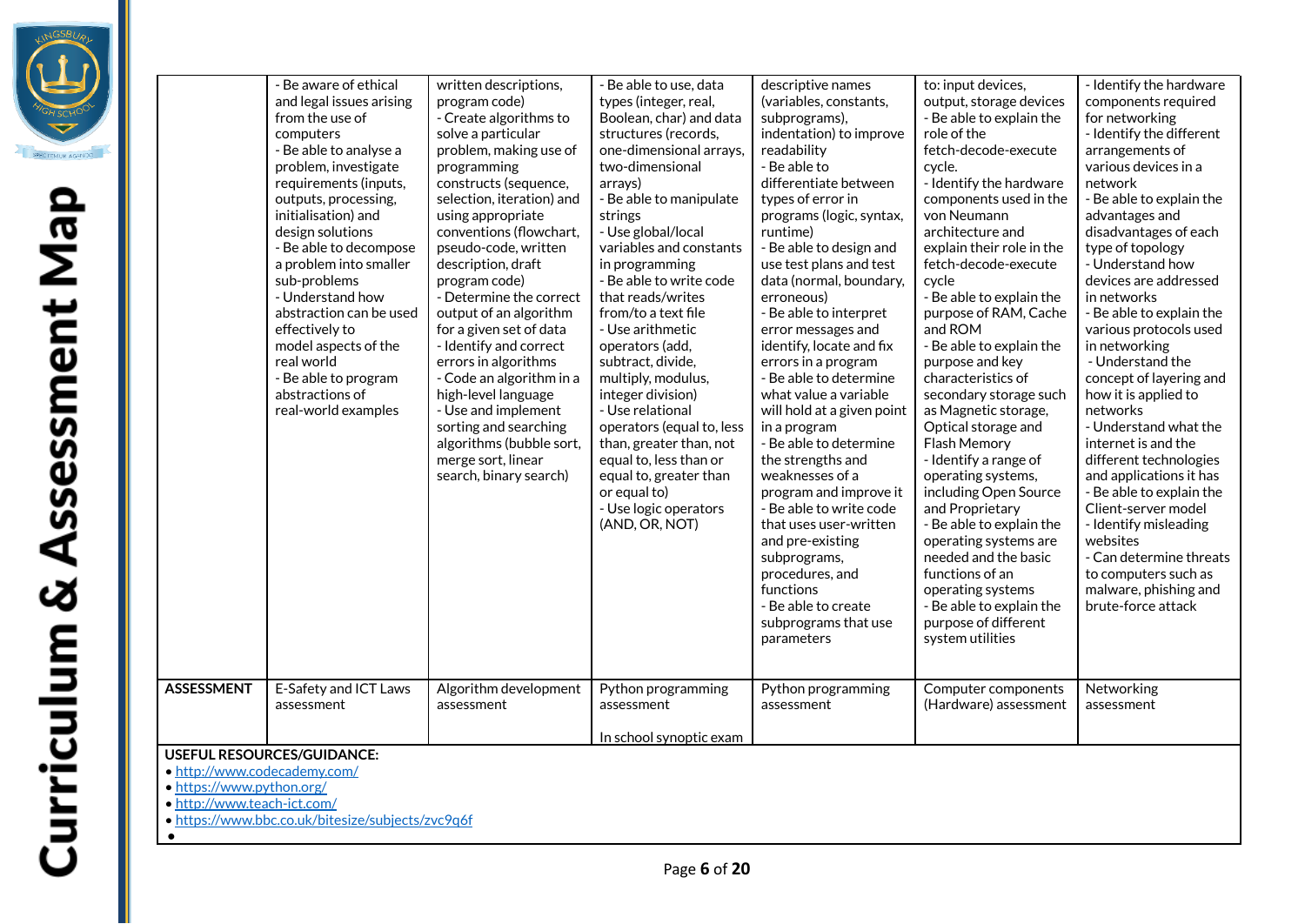

#### **EXAMINATION STAGE**

|                                  | <b>COMPUTER SCIENCE</b>                                                                                                                                                                                                                                                                                                                                                                                                                                                                                                                                                                                                                                                                                       |                                                                                                                                                                                                                                                                                                                                                                                                                                                                                                                                                                                                                                                                                                                                                       |                                                                                                                                                                                                                                                                                                                                                                                                                                                                                                                                                                                                                                                                                                                                     |                                                                                                                                                                                                                                                                                                                                                                                                                                                                                                                                                                                                                                                                                                                |                                                                                                                                                                                                                                                                                                                                                                                                                                                                                                                                                                                                                                                                                                         |                                                                                                                                                                                                                                                                                                                                                                                                                                                                                                                                                                                                                                                                     |  |  |  |
|----------------------------------|---------------------------------------------------------------------------------------------------------------------------------------------------------------------------------------------------------------------------------------------------------------------------------------------------------------------------------------------------------------------------------------------------------------------------------------------------------------------------------------------------------------------------------------------------------------------------------------------------------------------------------------------------------------------------------------------------------------|-------------------------------------------------------------------------------------------------------------------------------------------------------------------------------------------------------------------------------------------------------------------------------------------------------------------------------------------------------------------------------------------------------------------------------------------------------------------------------------------------------------------------------------------------------------------------------------------------------------------------------------------------------------------------------------------------------------------------------------------------------|-------------------------------------------------------------------------------------------------------------------------------------------------------------------------------------------------------------------------------------------------------------------------------------------------------------------------------------------------------------------------------------------------------------------------------------------------------------------------------------------------------------------------------------------------------------------------------------------------------------------------------------------------------------------------------------------------------------------------------------|----------------------------------------------------------------------------------------------------------------------------------------------------------------------------------------------------------------------------------------------------------------------------------------------------------------------------------------------------------------------------------------------------------------------------------------------------------------------------------------------------------------------------------------------------------------------------------------------------------------------------------------------------------------------------------------------------------------|---------------------------------------------------------------------------------------------------------------------------------------------------------------------------------------------------------------------------------------------------------------------------------------------------------------------------------------------------------------------------------------------------------------------------------------------------------------------------------------------------------------------------------------------------------------------------------------------------------------------------------------------------------------------------------------------------------|---------------------------------------------------------------------------------------------------------------------------------------------------------------------------------------------------------------------------------------------------------------------------------------------------------------------------------------------------------------------------------------------------------------------------------------------------------------------------------------------------------------------------------------------------------------------------------------------------------------------------------------------------------------------|--|--|--|
|                                  | <b>AUTUMN1</b>                                                                                                                                                                                                                                                                                                                                                                                                                                                                                                                                                                                                                                                                                                | <b>AUTUMN2</b>                                                                                                                                                                                                                                                                                                                                                                                                                                                                                                                                                                                                                                                                                                                                        | <b>SPRING 1</b>                                                                                                                                                                                                                                                                                                                                                                                                                                                                                                                                                                                                                                                                                                                     | SPRING <sub>2</sub>                                                                                                                                                                                                                                                                                                                                                                                                                                                                                                                                                                                                                                                                                            | <b>SUMMER 1</b>                                                                                                                                                                                                                                                                                                                                                                                                                                                                                                                                                                                                                                                                                         | <b>SUMMER 2</b>                                                                                                                                                                                                                                                                                                                                                                                                                                                                                                                                                                                                                                                     |  |  |  |
| <b>YEAR 10</b><br><b>CONTENT</b> | <b>Decomposition and</b><br>abstraction<br>-Modelling aspects of<br>the real world<br>-Subprograms<br>Algorithms<br>-Flowcharts,<br>pseudocode and<br>program code<br>-Constructs and input,<br>processing and output<br>-Variables and 1D and<br>2D structures<br>-Arithmetic and logical<br>operators<br>-Errors in algorithms<br>Developing code<br>-Reading and writing<br>programs in a high-level<br>programming language<br>-Converting algorithms<br>-Programming errors<br>Programming<br><b>Constructs</b><br>-Sequencing, selection,<br>repetition<br>Data types and<br>structures<br>-Primitive data types<br>and 1D and 2D<br>structures<br>- Variables and<br>constants<br>-String Manipulation | <b>Algorithms</b><br>-Flowcharts,<br>pseudocode and<br>program code<br>-Constructs and input,<br>processing and output<br>to solve problems<br>-Variables and 1D and<br>2D dimensional data<br>structures<br>-Arithmetic and logical<br>operators<br><b>Truth tables</b><br>-Using truth tables to<br>solve problems<br>Developing code<br>-Decomposition and<br>abstraction used to<br>analyse, understand<br>and solve problems<br>-Reading and writing<br>programs in a high-level<br>programming language<br>-Converting algorithms<br>into programs<br>Programming<br><b>Constructs</b><br>-Structural components<br>of programs<br>-Sequencing, selection,<br>repetition<br>Data types and<br>structures<br>-Primitive data types<br>and 1D and | Decomposition and<br>abstraction<br>- Using decomposition<br>and abstraction to<br>model aspects of the<br>real world<br>-Subprograms<br><b>Algorithms</b><br>Flowcharts,<br>pseudocode and<br>program code<br>-Constructs and input,<br>processing and output<br>-Variables and 1D and<br>2D data structures<br>Developing code<br>-Decomposition and<br>abstraction used to<br>analyse, understand<br>and solve problems<br>-Reading and writing<br>programs in a high-level<br>programming language<br>Data types and<br>structures<br>-Primitive data types<br>and 1D and 2D<br>structured data types<br><b>Subprograms</b><br>-Pre-existing and<br>user-devised<br>procedures and<br>functions<br>-Functions and<br>parameters | Decomposition and<br>abstraction<br>- Using decomposition<br>and abstraction to<br>model aspects of the<br>real world<br>-Subprograms<br>Algorithms<br>-Flowcharts,<br>pseudocode and<br>program code<br>-Constructs and input,<br>processing and output<br>-Variables and 1D and<br>2D data structures<br>-Algorithm outputs<br>using trace tables<br>-Sorting and Searching<br>algorithms<br>Programming<br><b>Constructs</b><br>-Sequencing, selection,<br>repetition<br>-Subprograms<br>Data types and<br>structures<br>-Primitive data types<br>and 1D and 2D<br>structured data types<br>-String manipulation<br>Input/output in<br>programming<br>-Programs that accept<br>and respond to user<br>input | Algorithms<br>-Flowcharts,<br>pseudocode and<br>program code<br>-Constructs and input,<br>processing and output<br>-Variables and 1D and<br>2D data structures<br>-Sorting and Searching<br>algorithms<br>Programming<br><b>Constructs</b><br>-Sequencing, selection,<br>repetition<br>Data types and<br>structures<br>-String manipulation<br>Input/output in<br>programming<br>-Programs that accept<br>and respond to user<br>input<br>-Reading and writing to<br>csy and text files<br>-Validation in<br>programming<br>-Authentication in<br>programming<br>Software<br>-Utility software and<br>their functionality<br>-Robust software and<br>identifying<br>vulnerabilities<br>Network security | Develop code<br>-Programming errors<br>Programming<br><b>Constructs</b><br>-Sequencing, selection,<br>repetition<br>-Subprograms<br>Data types and<br>structures<br>--Primitive data types<br>and 1D and 2D<br>structured data types<br>-Variables and<br>constants<br>Input/output in<br>programming<br>-Programs that accept<br>and respond to user<br>input<br><b>Operators</b><br>-Arithmetic, relational<br>and logical operators<br><b>Subprograms</b><br>-Pre-existing and<br>user-devised<br>procedures and<br>functions<br>-Functions and<br>parameters<br>-Global and local<br>variables<br><b>Networks</b><br>-Different types of<br>networks (LAN, WAN) |  |  |  |
|                                  |                                                                                                                                                                                                                                                                                                                                                                                                                                                                                                                                                                                                                                                                                                               |                                                                                                                                                                                                                                                                                                                                                                                                                                                                                                                                                                                                                                                                                                                                                       |                                                                                                                                                                                                                                                                                                                                                                                                                                                                                                                                                                                                                                                                                                                                     |                                                                                                                                                                                                                                                                                                                                                                                                                                                                                                                                                                                                                                                                                                                |                                                                                                                                                                                                                                                                                                                                                                                                                                                                                                                                                                                                                                                                                                         |                                                                                                                                                                                                                                                                                                                                                                                                                                                                                                                                                                                                                                                                     |  |  |  |
|                                  | Input/output<br>- Programs that<br>respond to user input<br><b>Operators</b><br>-Arithmetic, relational<br>and logical operators<br>Subprograms                                                                                                                                                                                                                                                                                                                                                                                                                                                                                                                                                               | 2D-dimensional<br>structured data types<br><b>Operators</b><br>Arithmetic, relational<br>and logical operators<br><b>Binary</b>                                                                                                                                                                                                                                                                                                                                                                                                                                                                                                                                                                                                                       | <b>Hardware</b><br>-CPU and<br>fetch-decode-execute<br>cycle<br>-RAM and ROM<br>-Secondary storage                                                                                                                                                                                                                                                                                                                                                                                                                                                                                                                                                                                                                                  | -Validation in<br>programming<br>Subprograms<br>-Pre-existing and<br>user-devised<br>procedures and<br>functions                                                                                                                                                                                                                                                                                                                                                                                                                                                                                                                                                                                               | -Network security<br>-Identifying network<br>vulnerabilities and<br>protecting networks<br>-Threats to digital<br>systems<br>-Malware, hackers and<br>cyberattacks                                                                                                                                                                                                                                                                                                                                                                                                                                                                                                                                      | -Structure of the<br>internet<br>-Wired and wireless<br>connectivity<br>-Network speeds<br>-Network protocols<br>-Network topologies                                                                                                                                                                                                                                                                                                                                                                                                                                                                                                                                |  |  |  |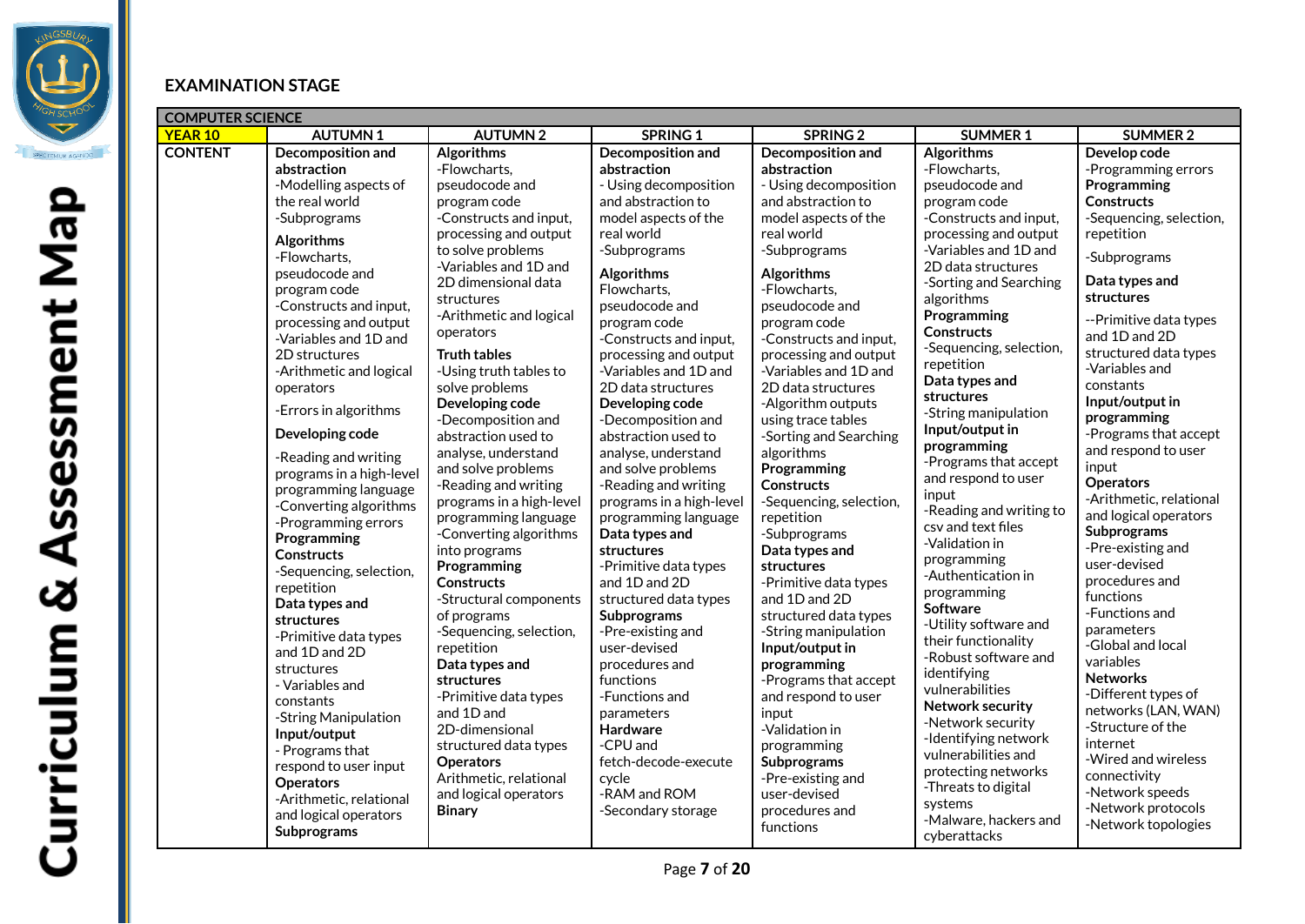|               | Pre-existing and<br>user-devised<br>procedures and<br>functions<br><b>Binary</b><br>-Binary representation<br>of numbers<br>-Binary arithmetic<br>Data representation,<br>storage and<br>compression<br>-Limitations of binary<br>representation<br>-Data storage, file<br>calculation and data<br>capacity requirements                                                                                                                                                                                                                                                                                           | -Representation of text,<br>sound and graphics in<br>binary<br>-Binary arithmetic<br>-Hexadecimal<br>Data representation,<br>storage and<br>compression<br>-ASCII<br>-Image and sound data<br>representation<br>-Limitations of binary<br>representation<br>-Data storage, file<br>calculation and data<br>capacity requirements<br>-Data compression                                                                                                                                                                                                                                                                         |                                                                                                                                                                                                                                                                                                                                                                                                                                                                                                                                                                                                                                                                                           | Functions and<br>parameters<br><b>Software</b><br>-Operating systems and<br>their functions (file<br>management, process<br>management,<br>peripheral<br>management, user<br>management)<br>-Utility software and<br>their functionality                                                                                                                                                                                                                                                                                                                                                                                                                                 | -Protecting of digital<br>systems and data                                                                                                                                                                                                                                                                                                                                                                                                                                                                                                                                                                                                                                    |                                                                                                                                                                                                                                                                                                                                                                                                                                                                                                                                                                                                                                                                                                   |
|---------------|--------------------------------------------------------------------------------------------------------------------------------------------------------------------------------------------------------------------------------------------------------------------------------------------------------------------------------------------------------------------------------------------------------------------------------------------------------------------------------------------------------------------------------------------------------------------------------------------------------------------|-------------------------------------------------------------------------------------------------------------------------------------------------------------------------------------------------------------------------------------------------------------------------------------------------------------------------------------------------------------------------------------------------------------------------------------------------------------------------------------------------------------------------------------------------------------------------------------------------------------------------------|-------------------------------------------------------------------------------------------------------------------------------------------------------------------------------------------------------------------------------------------------------------------------------------------------------------------------------------------------------------------------------------------------------------------------------------------------------------------------------------------------------------------------------------------------------------------------------------------------------------------------------------------------------------------------------------------|--------------------------------------------------------------------------------------------------------------------------------------------------------------------------------------------------------------------------------------------------------------------------------------------------------------------------------------------------------------------------------------------------------------------------------------------------------------------------------------------------------------------------------------------------------------------------------------------------------------------------------------------------------------------------|-------------------------------------------------------------------------------------------------------------------------------------------------------------------------------------------------------------------------------------------------------------------------------------------------------------------------------------------------------------------------------------------------------------------------------------------------------------------------------------------------------------------------------------------------------------------------------------------------------------------------------------------------------------------------------|---------------------------------------------------------------------------------------------------------------------------------------------------------------------------------------------------------------------------------------------------------------------------------------------------------------------------------------------------------------------------------------------------------------------------------------------------------------------------------------------------------------------------------------------------------------------------------------------------------------------------------------------------------------------------------------------------|
| <b>SKILLS</b> | -Use decomposition<br>and abstraction to<br>model aspects of the<br>real world<br>-Follow and write<br>algorithms (flowcharts,<br>pseudocode*, program<br>code) that use<br>sequence, selection,<br>repetition and iteration<br>and input, processing<br>and output<br>-Follow and write<br>algorithms that use<br>variables and constants<br>and 1D and 2D<br>structures<br>-Follow and write<br>algorithms that use<br>arithmetic, relational<br>and logical operators<br>-Identify the types of<br>errors that can occur in<br>programs and be able<br>to identify and correct<br>logic errors in<br>algorithms | -Follow and write<br>algorithms (flowcharts,<br>pseudocode*, program<br>code) that use<br>sequence, selection,<br>repetition and iteration<br>and input, processing<br>and output<br>-Follow and write<br>algorithms that use<br>variables and constants<br>and 1D and 2D<br>dimensional data<br>structures<br>-Follow and write<br>algorithms that use<br>arithmetic, relational<br>and logical operators<br>-Apply logical operators<br>in truth tables with up<br>to three inputs<br>-Use decomposition<br>and abstraction to<br>analyse, understand<br>and solve problems<br>-Read, write, analyse<br>and refine programs | -Use decomposition<br>and abstraction to<br>model aspects of the<br>real world and analyse,<br>understand and solve<br>problems<br>-Understand the<br>benefits of using<br>subprograms<br>-Follow and write<br>algorithms (flowcharts,<br>pseudocode*, program<br>code) that use<br>sequence, selection,<br>repetition and iteration<br>and input, processing<br>and output to solve<br>problems<br>-Follow and write<br>algorithms that use<br>variables and constants<br>and 1D and 2D data<br>structures<br>-Read, write, analyse<br>and refine programs<br>written in a high-level<br>programming language<br>-Write programs that<br>make appropriate use<br>of primitive data types | -Use decomposition<br>and abstraction to<br>model aspects of the<br>real world and analyse,<br>understand and solve<br>problems<br>-Understand the<br>benefits of using<br>subprograms<br>-Follow and write<br>algorithms (flowcharts,<br>pseudocode*, program<br>code) that use<br>sequence, selection,<br>repetition and iteration<br>and input, processing<br>and output to solve<br>problems<br>-Follow and write<br>algorithms that use<br>variables and constants<br>and 1D and 2D data<br>structures<br>-Determine the correct<br>output of an algorithm<br>using a trace table<br>-Be able to explain and<br>use different search and<br>sort algorithms (bubble | -Follow and write<br>algorithms (flowcharts,<br>pseudocode*, program<br>code) that use<br>sequence, selection,<br>repetition and iteration<br>and input, processing<br>and output to solve<br>problems<br>-Follow and write<br>algorithms that use<br>variables and constants<br>and 1D and 2D<br>dimensional data<br>structures<br>--Be able to explain and<br>use different search<br>and sort algorithms<br>(bubble sort, merge<br>sort, linear search,<br>binary search)<br>-Write programs that<br>make appropriate use<br>of sequencing,<br>selection, repetition<br>(count-controlled,<br>condition-controlled),<br>iteration (over every<br>item in a data structure) | -Identify, locate and<br>correct program errors<br>(logic, syntax, runtime)<br>-Write programs that<br>make appropriate use<br>of sequencing,<br>selection, repetition<br>(count-controlled,<br>condition-controlled),<br>iteration (over every<br>item in a data structure)<br>and single entry/exit<br>points from code blocks<br>and subprograms<br>-Write programs that<br>make appropriate use<br>of primitive data types<br>(integer, real, Boolean,<br>char) 1D and 2D<br>structured data types<br>(string, array, record)<br>-Write programs that<br>make appropriate use<br>of variables and<br>constant<br>-Write programs that<br>accept and respond<br>appropriately to user<br>input |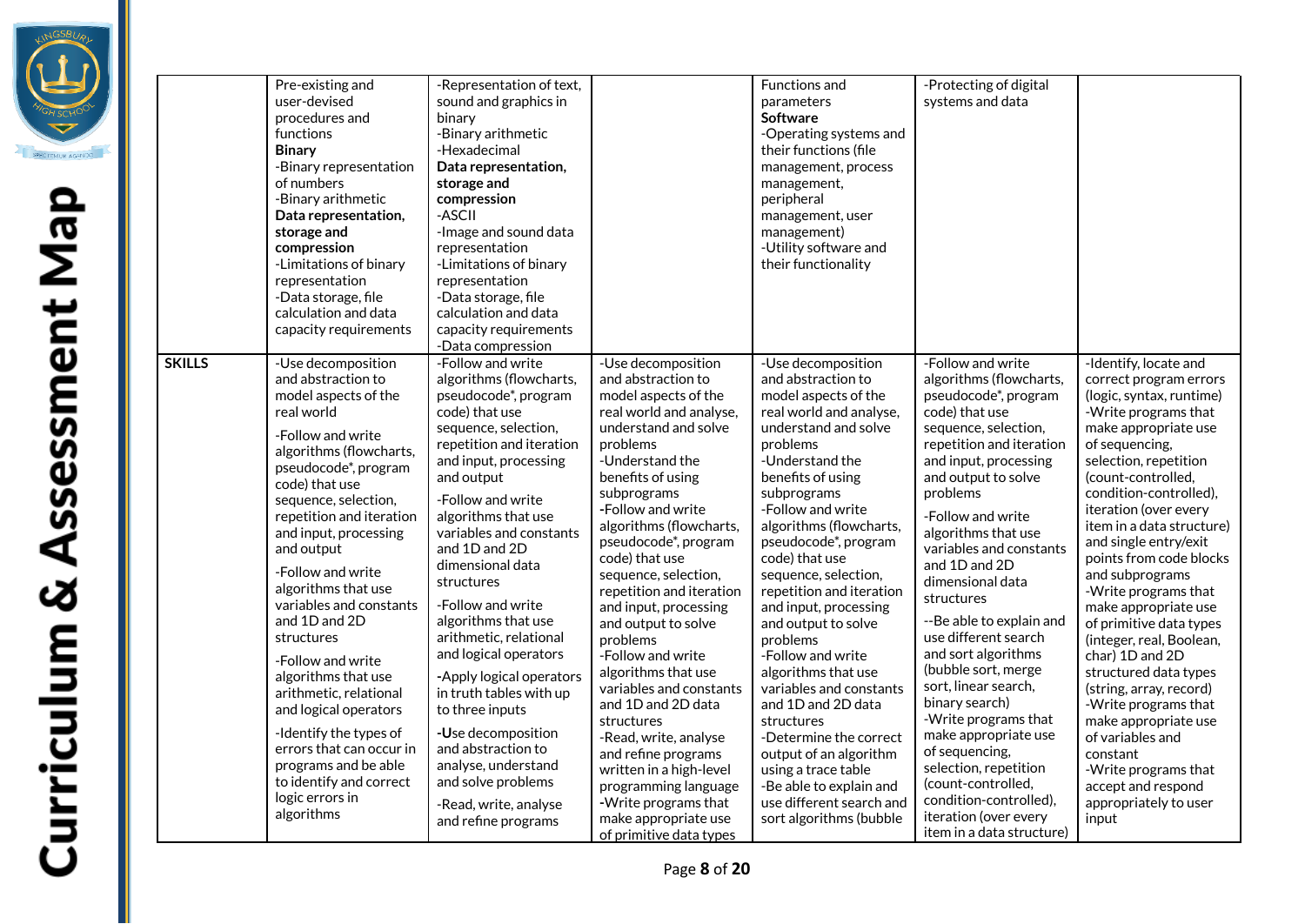

| -Use decomposition<br>and abstraction to<br>analyse, understand<br>and solve problems<br>-Read, write, analyse<br>and refine programs<br>written in a high-level<br>programming language<br>-Convert algorithms<br>into programs<br>-Use techniques<br>(layout, indentation,<br>comments, meaningful<br>identifiers, white space)<br>to make programs<br>easier to read.<br>understand and<br>maintain<br>-Identify, locate and<br>correct program errors<br>-Identify the function<br>and structural<br>components of<br>programs<br>-Write programs that<br>make appropriate use<br>of sequencing,<br>selection, repetition<br>iteration and single<br>entry/exit points from<br>code blocks and<br>subprograms<br>-Write programs that<br>make appropriate use<br>of primitive data types<br>and 1D and 2D data<br>types<br>-Write programs that<br>make appropriate use<br>of variables and<br>constants<br>-Write programs that<br>manipulate strings<br>-Write programs that<br>accept and respond | written in a high-level<br>programming language<br>-Convert algorithms<br>into programs<br>-Identify the structural<br>components of<br>programs<br>-Write programs that<br>make appropriate use<br>of sequencing.<br>selection, repetition<br>iteration and single<br>entry/exit points from<br>code blocks and<br>subprograms<br>-Write programs that<br>make appropriate use<br>of primitive data types<br>and 1D and 2D<br>structured data types<br>-Write programs that<br>use relational and<br>logical operators<br>- Understand that<br>computers use binary<br>to represent data<br>(numbers, text, sound,<br>graphics) and program<br>instructions and be able<br>to determine the<br>maximum number of<br>states that can be<br>represented by a binary<br>pattern of a given<br>length<br>-Be able to add<br>together two positive<br>binary patterns and<br>apply logical and<br>arithmetic binary shifts<br>-Understand why<br>hexadecimal notation is<br>used and be able to<br>convert between<br>hexadecimal and binary | and 1D and 2D<br>structured data types<br>-Write programs that<br>use pre-existing and<br>user-devised<br>subprograms<br>(procedures, functions)<br>-Understand the von<br>Neumann stored<br>program concept and<br>the role of main<br>memory (RAM), CPU<br>clock, address bus, data<br>bus, control bus in the<br>fetch-decode-execute<br>cycle<br>-Understand the role of<br>secondary storage and<br>the ways in which data<br>is stored on devices<br>(magnetic, optical, solid<br>state)<br>-Be able to construct<br>expressions to calculate<br>file sizes and data<br>capacity requirements | sort, merge sort, linear<br>search, binary search)<br>-Write programs that<br>make appropriate use<br>of sequencing,<br>selection, repetition,<br>iteration and single<br>entry/exit points from<br>code blocks and<br>subprograms<br>-Write programs that<br>make appropriate use<br>of primitive data types<br>and 1D and 2D<br>structured data types<br>-Write programs that<br>manipulate strings<br>(length, position,<br>substrings, case<br>conversion)<br>-Write programs that<br>accept and respond<br>appropriately to user<br>input<br>-Write programs that<br>implement validation<br>-Write programs that<br>use pre-existing and<br>user-devised<br>subprograms<br>(procedures, functions)<br>-Understand the<br>purpose and<br>functionality of an<br>operating system (file<br>management, process<br>management,<br>peripheral<br>management, user<br>management)<br>-Understand the<br>purpose and<br>functionality of utility<br>software (file repair,<br>backup, data<br>compression, disk | and single entry/exit<br>points from code blocks<br>and subprograms<br>-Write programs that<br>manipulate strings<br>(length, position,<br>substrings, case<br>conversion)<br>-Write programs that<br>read from and write to<br>comma separated value<br>text files<br>-Write programs that<br>implement validation<br>(length check, presence)<br>check, range check,<br>pattern check)<br>-Write programs that<br>implement<br>authentication (ID and<br>password, lookup)<br>-Understand the<br>purpose and<br>functionality of utility<br>software (file repair,<br>backup, data<br>compression, disk<br>defragmentation,<br>anti-malware)<br>-Understand the<br>importance of<br>developing robust<br>software and methods<br>of identifying<br>vulnerabilities (audit<br>trails, code reviews)<br>-Understand the<br>importance of network<br>security, ways of<br>identifying network<br>vulnerabilities<br>(penetration testing,<br>ethical hacking) and<br>methods of protecting<br>networks (access<br>control, physical<br>security, firewalls) | -Write programs that<br>use arithmetic.<br>relational and logical<br>operators<br>-Write programs that<br>use pre-existing<br>(built-in, library) and<br>user-devised<br>subprograms<br>(procedures, functions)<br>-W rite programs that<br>make appropriate use<br>of global and local<br>variables<br>-Understand why<br>computers are<br>connected in a network<br>-Understand different<br>types of networks (LAN,<br>WAN)<br>-Understand how the<br>internet is structured<br>(IP addressing, routers)<br>-Understand how the<br>characteristics of wired<br>and wireless<br>connectivity impact on<br>performance (speed,<br>range, latency,<br>bandwidth)<br>-Understand that<br>network speeds are<br>measured in bits per<br>second (kilobit,<br>megabit, gigabit) and be<br>able to construct<br>expressions involving<br>file size, transmission<br>rate and time<br>-Understand the role of<br>and need for network<br>protocols (Ethernet,<br>Wi-Fi, TCP/IP, HTTP,<br>HTTPS, FTP) and email<br>protocols (POP3, SMTP,<br>IMAP) |
|----------------------------------------------------------------------------------------------------------------------------------------------------------------------------------------------------------------------------------------------------------------------------------------------------------------------------------------------------------------------------------------------------------------------------------------------------------------------------------------------------------------------------------------------------------------------------------------------------------------------------------------------------------------------------------------------------------------------------------------------------------------------------------------------------------------------------------------------------------------------------------------------------------------------------------------------------------------------------------------------------------|------------------------------------------------------------------------------------------------------------------------------------------------------------------------------------------------------------------------------------------------------------------------------------------------------------------------------------------------------------------------------------------------------------------------------------------------------------------------------------------------------------------------------------------------------------------------------------------------------------------------------------------------------------------------------------------------------------------------------------------------------------------------------------------------------------------------------------------------------------------------------------------------------------------------------------------------------------------------------------------------------------------------------------------|-----------------------------------------------------------------------------------------------------------------------------------------------------------------------------------------------------------------------------------------------------------------------------------------------------------------------------------------------------------------------------------------------------------------------------------------------------------------------------------------------------------------------------------------------------------------------------------------------------|-----------------------------------------------------------------------------------------------------------------------------------------------------------------------------------------------------------------------------------------------------------------------------------------------------------------------------------------------------------------------------------------------------------------------------------------------------------------------------------------------------------------------------------------------------------------------------------------------------------------------------------------------------------------------------------------------------------------------------------------------------------------------------------------------------------------------------------------------------------------------------------------------------------------------------------------------------------------------------------------------------------------|------------------------------------------------------------------------------------------------------------------------------------------------------------------------------------------------------------------------------------------------------------------------------------------------------------------------------------------------------------------------------------------------------------------------------------------------------------------------------------------------------------------------------------------------------------------------------------------------------------------------------------------------------------------------------------------------------------------------------------------------------------------------------------------------------------------------------------------------------------------------------------------------------------------------------------------------------------------------------------------------------------------------------------------------------------|---------------------------------------------------------------------------------------------------------------------------------------------------------------------------------------------------------------------------------------------------------------------------------------------------------------------------------------------------------------------------------------------------------------------------------------------------------------------------------------------------------------------------------------------------------------------------------------------------------------------------------------------------------------------------------------------------------------------------------------------------------------------------------------------------------------------------------------------------------------------------------------------------------------------------------------------------------------------------------------------------------------------------------------------|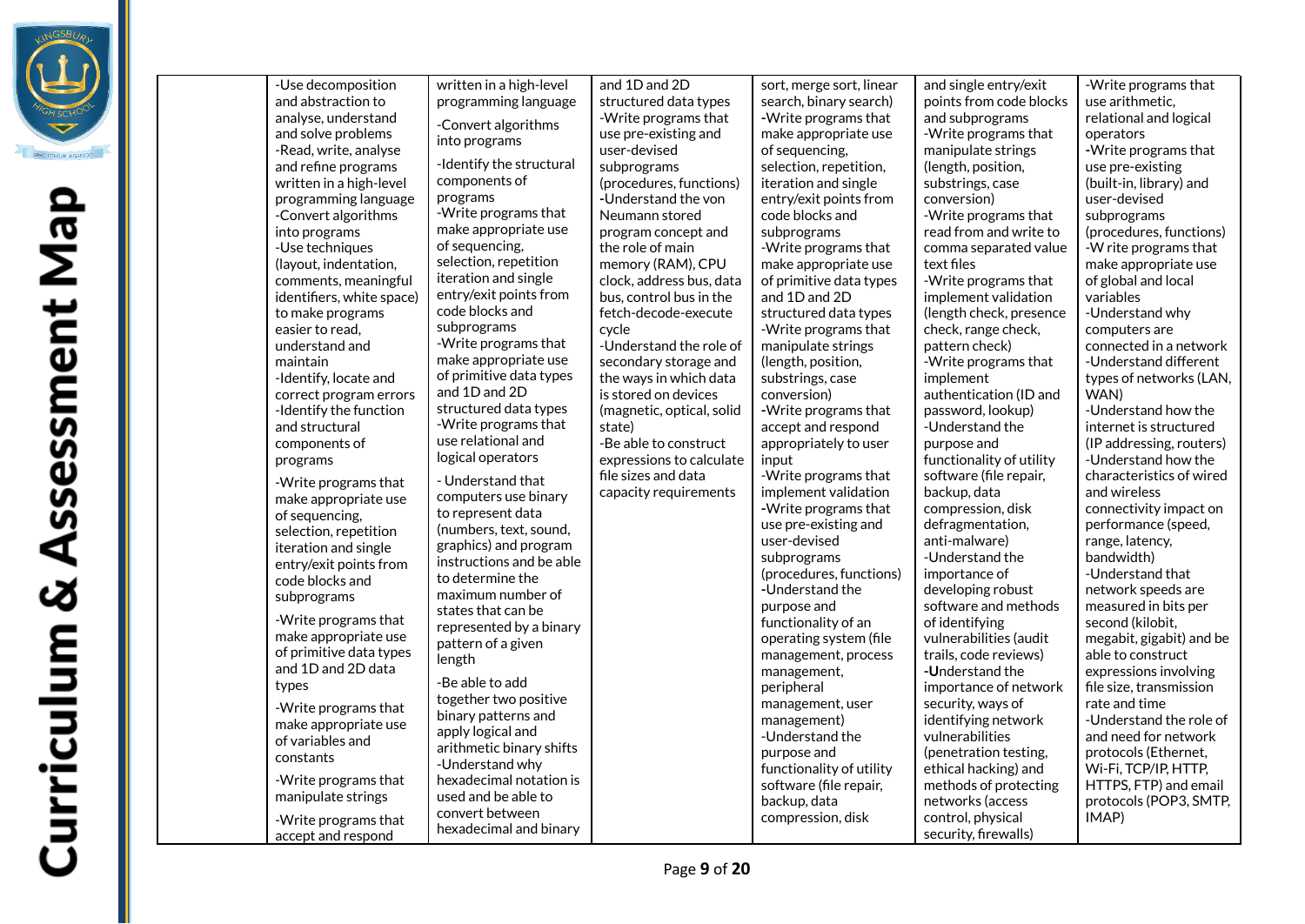

appropriately to user input -Write programs that use arithmetic operators -Be able to write programs that use pre-existing and user-devised subprograms (procedures, functions) -Understand that computers use binary to represent data and program instructions and be able to determine the maximum number of states that can be represented by a binary pattern of a given length -Understand how computers represent and manipulate unsigned integers and two's complement signed integers -Be able to convert between denary and 8-bit binary numbers -Be able to add together two positive binary patterns and apply logical and arithmetic binary shifts -Understand the concept of overflow in relation to the number of bits available to store a value -Understand the limitations of binary representation of data when constrained by -Understand how computers encode characters using 7-bit ASCII -Understand how bitmap images are represented in binary -Understand how analogue sound is represented in binary -Understand the limitations of binary representation of data when constrained by the number of available bits **-U**nderstand that data storage is measured in binary multiples (bit, nibble, byte, kibibyte, mebibyte, gibibyte, tebibyte) and be able to construct expressions to calculate file sizes and data capacity requirements -Understand the need for data compression and methods of compressing data) defragmentation, anti-malware) **-U**nderstand the threat to digital systems posed by malware (viruses, worms, Trojans, ransomware, key loggers) and how hackers exploit technical vulnerabilities (unpatched software, out-of-date anti-malware) and use social engineering to carry out cyberattacks -Understand methods of protecting digital systems and data (anti-malware, encryption, acceptable use policies, backup and recovery procedures) -Understand characteristics of network topologies (bus, star, mesh) **-**Be able to construct expressions to calculate file sizes and data capacity requirements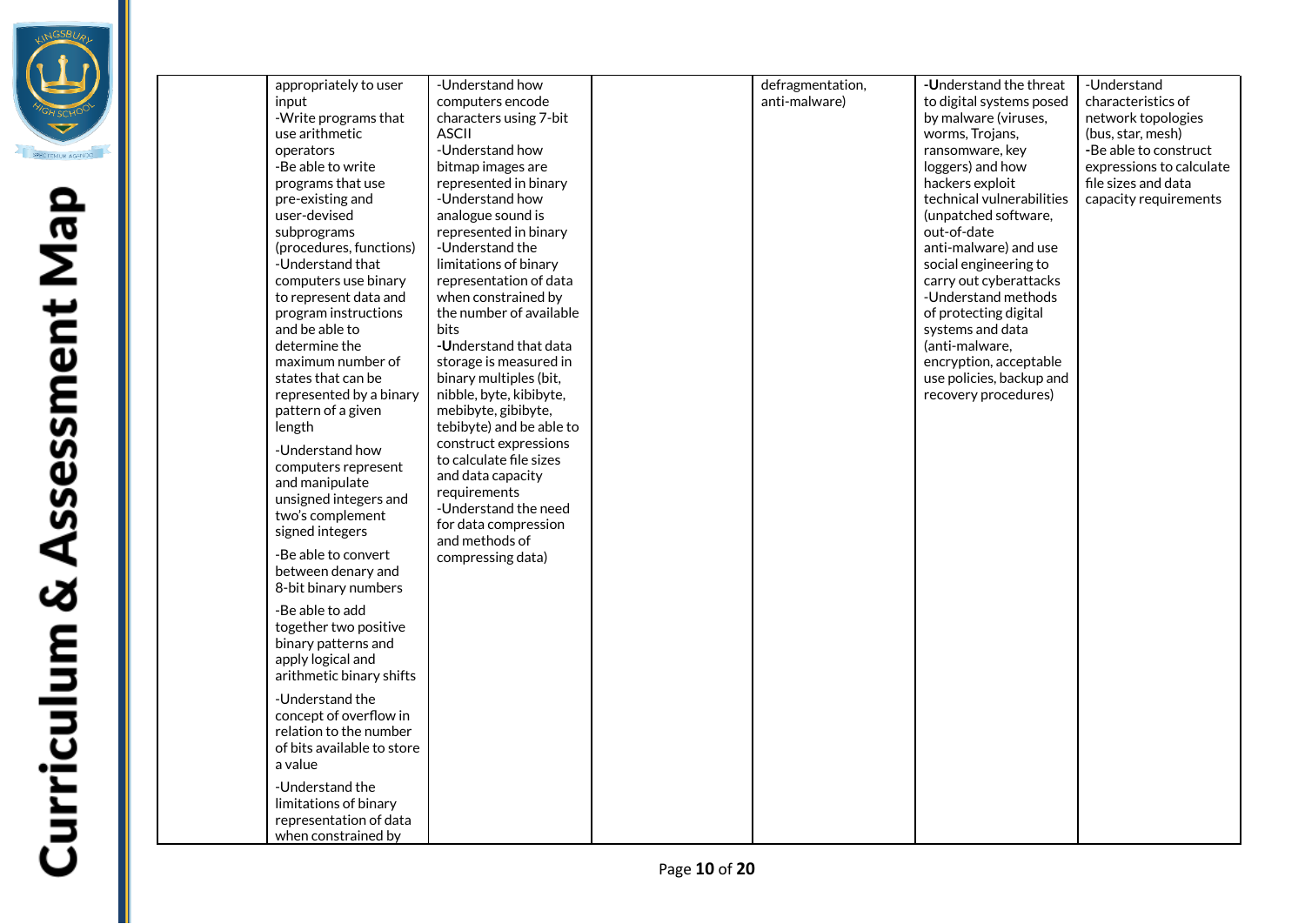|                   | the number of available<br><b>bits</b><br>-Understand that data<br>storage is measured in<br>binary multiples and be<br>able to construct<br>expressions to calculate<br>file sizes and data<br>capacity requirements |                                                                                                              |                                                                                                                                       |                                                                                                            |                                                                                                            |                                                                                                                           |
|-------------------|-----------------------------------------------------------------------------------------------------------------------------------------------------------------------------------------------------------------------|--------------------------------------------------------------------------------------------------------------|---------------------------------------------------------------------------------------------------------------------------------------|------------------------------------------------------------------------------------------------------------|------------------------------------------------------------------------------------------------------------|---------------------------------------------------------------------------------------------------------------------------|
| <b>ASSESSMENT</b> | In class practice paper<br>questions on topics of:<br>-Decomposition and<br>Algorithms<br>-Binary Representation                                                                                                      | In class practice paper<br>questions on topics of:<br>-Algorithms and<br>Programming<br>-Data Representation | In class practice paper<br>questions on topics of:<br>-Algorithms and<br>Programming<br>-Computer Hardware<br>In school synoptic exam | In class practice paper<br>questions on topics of:<br>-Algorithms and<br>Programming<br>-Computer Software | In class practice paper<br>questions on topics of:<br>-Algorithms and<br>Programming<br>-Computer Software | In class practice paper<br>questions on topics of:<br>-Algorithms and<br>Programming<br>-Networks and<br>Network security |
|                   | <b>LICEELIL DECOLIDAES/CLUDANICE.</b>                                                                                                                                                                                 |                                                                                                              |                                                                                                                                       |                                                                                                            |                                                                                                            |                                                                                                                           |

**USEFUL RESOURCES/GUIDANCE:**

•

https://qualifications.pearson.com/content/dam/pdf/GCSE/Computer%20Science/2020/specification-and-sample-assessments/GCSE\_L1\_L2\_Computer\_Science\_2020\_Specific ation.pdf

• <http://www.codecademy.com/>

• <https://www.python.org/>

• <http://www.teach-ict.com/>

• [https://www.youtube.com/channel/UC0HzEBLlJxlrwBAHJ5S9JQg/playlists?view=50&sort=dd&shelf\\_id=21](https://www.youtube.com/channel/UC0HzEBLlJxlrwBAHJ5S9JQg/playlists?view=50&sort=dd&shelf_id=21)

• <https://computerscienceuk.com/gcse-9-1/gcse-videos/>

•Edexcel GCSE (9-1) Computer Science Student Book by Ann Weidmann, David Waller, Cynthia Selby (ISBN: 9781292359991)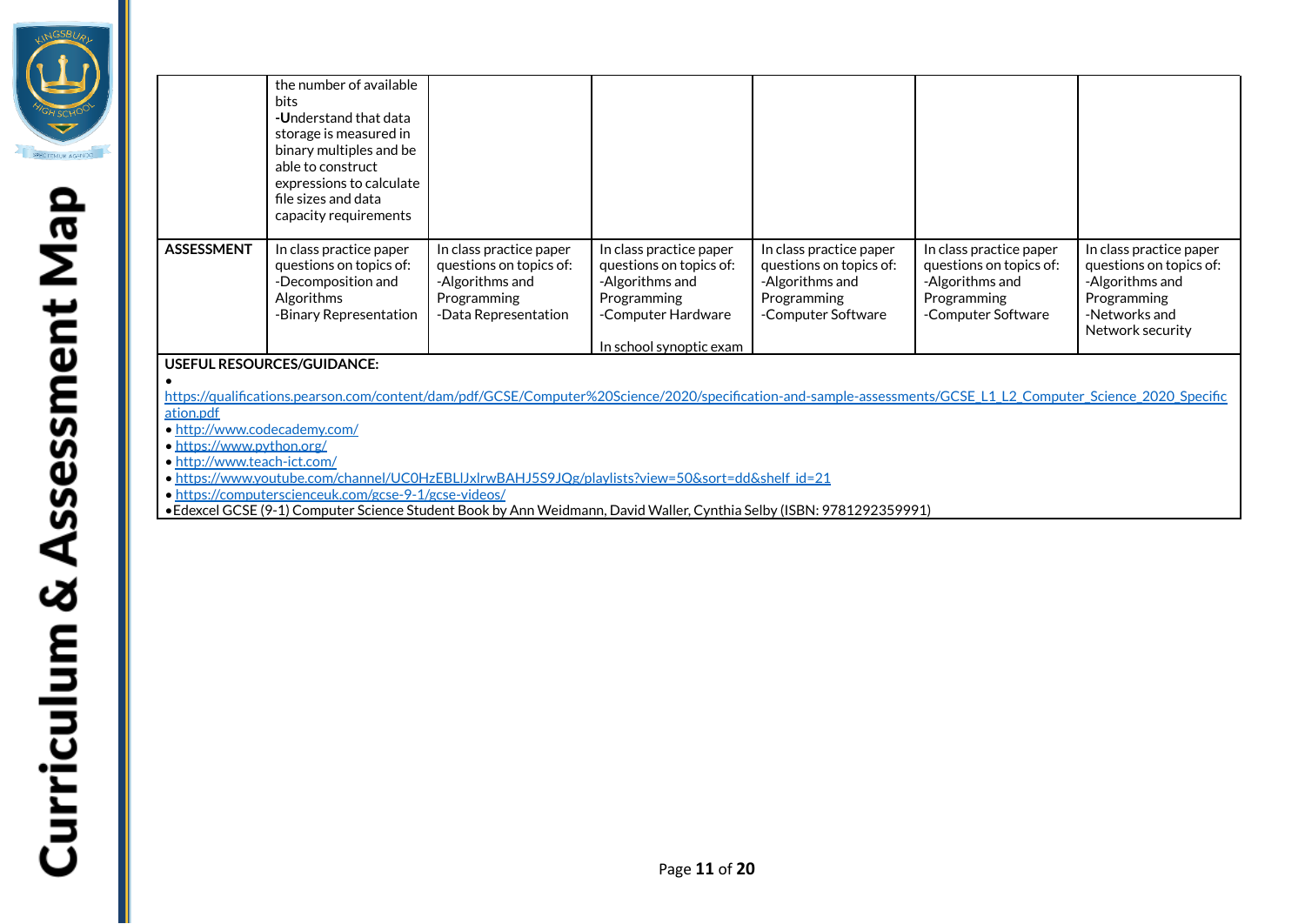

| <b>COMPUTER SCIENCE</b> |                                 |                                                  |                                           |                          |                               |                    |  |
|-------------------------|---------------------------------|--------------------------------------------------|-------------------------------------------|--------------------------|-------------------------------|--------------------|--|
| <b>YEAR 11</b>          | <b>AUTUMN1</b>                  | <b>AUTUMN2</b>                                   | <b>SPRING 1</b>                           | <b>SPRING 2</b>          | <b>SUMMER 1</b>               | <b>SUMMER 2</b>    |  |
| <b>CONTENT</b>          | Computational                   | Problem solving with                             | Problem solving with                      | Problem solving with     | <b>Revision and Practical</b> | <b>Study Leave</b> |  |
|                         | <b>Thinking</b>                 | Programming                                      | Programming                               | Programming              | exam practice                 |                    |  |
|                         | -Decomposition and              | - Understand how to                              | - Understand the                          | - Understand the         |                               |                    |  |
|                         | Abstraction                     | and be able write                                | different types of data                   | different types of       |                               |                    |  |
|                         | - Understanding                 | programs in a high-level                         | types and structures                      | operator (arithmetic,    |                               |                    |  |
|                         | different types of              | programming                                      | used in programming                       | relational, logical)     |                               |                    |  |
|                         | algorithms                      | language                                         | - Understand how to                       | - Understand the, need   |                               |                    |  |
|                         | - Creating algorithms           | - Understand the                                 | write programs that                       | use and benefits of      |                               |                    |  |
|                         | using programming<br>constructs | structural components                            | manipulate strings<br>- Understand how to | using subprograms        |                               |                    |  |
|                         | - Output from                   | of a program (variable<br>and type declarations, | write programs that                       |                          |                               |                    |  |
|                         | algorithms                      | command sequences,                               | respond to user input                     |                          |                               |                    |  |
|                         | - Identifying errors in         | selection, iteration, data                       | - Understand different                    |                          |                               |                    |  |
|                         | algorithms                      | structures.                                      | types of validations and                  |                          |                               |                    |  |
|                         | - Coding using                  | subprograms)                                     | authentication and how                    |                          |                               |                    |  |
|                         | algorithms                      | - Understand how to                              | to write programs that                    |                          |                               |                    |  |
|                         | - Algorithms to sort and        | convert algorithms into                          | can implement them                        |                          |                               |                    |  |
|                         | search                          | program code                                     |                                           |                          |                               |                    |  |
|                         | - Testing algorithms            | - Understand how to                              |                                           |                          |                               |                    |  |
|                         |                                 | test program code                                |                                           |                          |                               |                    |  |
|                         |                                 | - Understand the                                 |                                           |                          |                               |                    |  |
|                         |                                 | different types of errors                        |                                           |                          |                               |                    |  |
|                         |                                 |                                                  |                                           |                          |                               |                    |  |
|                         | <b>Binary and Data</b>          | <b>Computers and</b>                             | Networks and                              | <b>Issues and impact</b> |                               |                    |  |
|                         | Representation                  | <b>Software</b>                                  | <b>Network Security</b>                   | - Environmental          |                               |                    |  |
|                         | - Binary                        | - Computer Hardware                              | - Networking                              | - Ethical                |                               |                    |  |
|                         | - Data representation           | - Logic                                          | - Types of networks                       | - Cybersecurity          |                               |                    |  |
|                         | - Data storage and              | - Systems Software                               | - Connectivity and                        |                          |                               |                    |  |
|                         | compression                     | - Applications Software                          | speed                                     |                          |                               |                    |  |
|                         | - Encryption                    | - Programming                                    | - Topologies                              |                          |                               |                    |  |
|                         |                                 | languages                                        | - Transmission and                        |                          |                               |                    |  |
|                         |                                 |                                                  | protocols                                 |                          |                               |                    |  |
|                         |                                 |                                                  | - Network Security                        |                          |                               |                    |  |
|                         |                                 |                                                  |                                           |                          |                               |                    |  |
|                         |                                 |                                                  |                                           |                          |                               |                    |  |
|                         |                                 |                                                  |                                           |                          |                               |                    |  |
|                         |                                 |                                                  |                                           |                          |                               |                    |  |
|                         |                                 |                                                  |                                           |                          |                               |                    |  |
| <b>SKILLS</b>           | Computational                   | Problem solving with                             | Problem solving with                      | Problem solving with     |                               |                    |  |
|                         | <b>Thinking</b>                 | Programming                                      | Programming                               | Programming              |                               |                    |  |
|                         |                                 |                                                  |                                           |                          |                               |                    |  |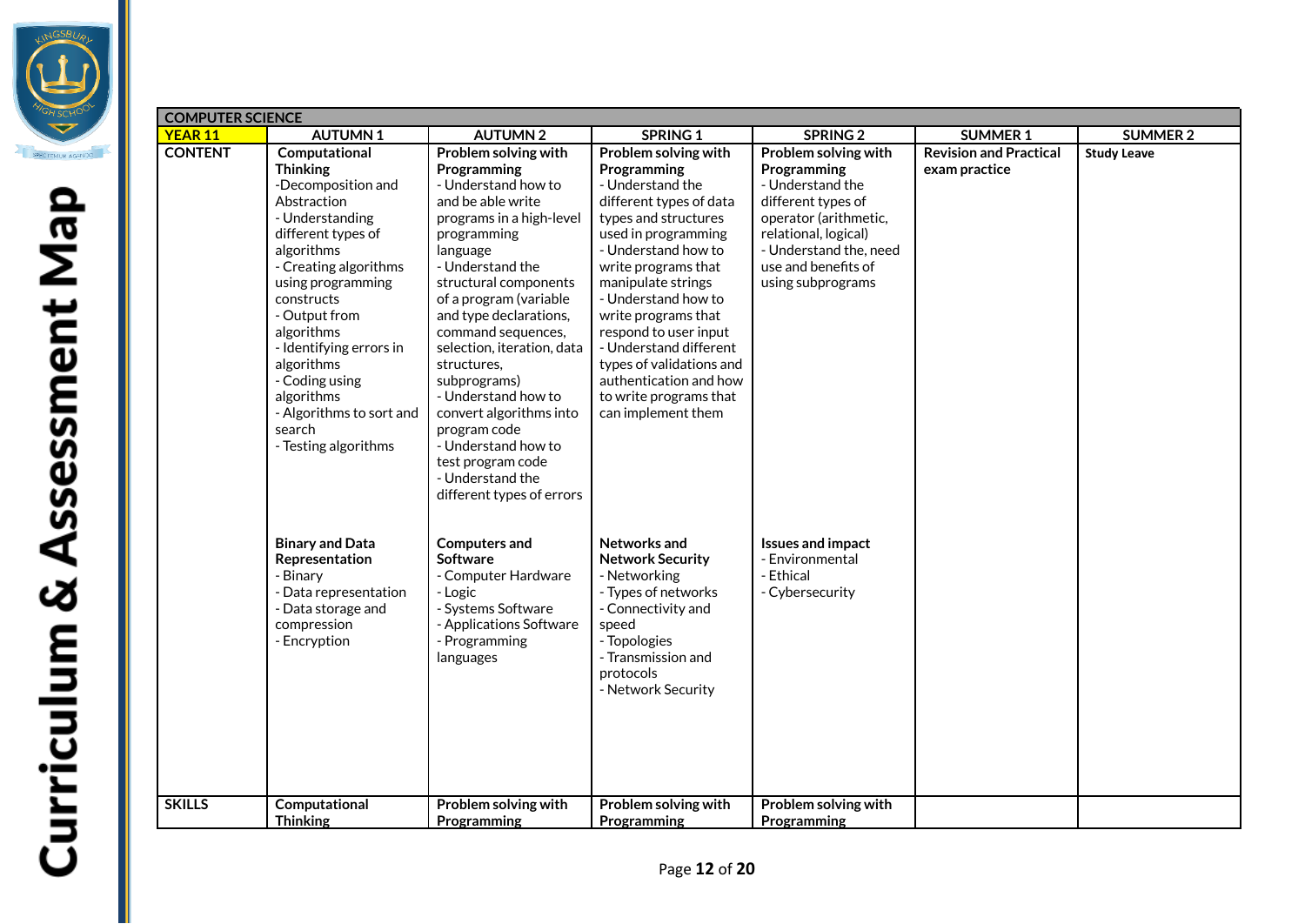

- Understand the benefit of using decomposition and abstraction - Understand the benefits of using subprograms - Be able to follow and write algorithms that use sequence, selection, repetition and iteration - Understand the need for and be able to follow and write algorithms that use variables, constants, one- and two-dimensional data structures - Understand the need for and be able to follow and write algorithms that use arithmetic, relational and logical operators - Be able to determine the correct output of an algorithm for a given set of data - Understand types of errors that can occur in programs and be able to identify and correct logic errors - Understand how standard sorting and searching algorithms work - Be able to apply logical operators in truth tables **Binary and Data Representation** - Understand that computers use binary to represent data - Be able to read, write, analyse and refine programs written in a high-level programming language - Be able to convert algorithms into programs -Be able to make programs easier to read, understand and maintain - Be able to identify, locate and correct program errors (logic, syntax, runtime) - Understand and be able to identify the structural components of programs (constants, variables, initialisation and assignment statements, command sequences, selection, repetition, iteration, data structures, subprograms, parameters, input/output) - Be able to write programs that make appropriate use of sequencing, selection, repetition and subprograms **Computers and Software** - Understand the von Neumann stored program concept and the role of main memory (RAM), CPU clock, address bus, data bus, control bus in the fetch-decode-execute cycle - Be able to write programs that make appropriate use of primitive data types and one and two-dimensional structured data types - Be able to write programs that make appropriate use of variables and constants - Be able to write programs that manipulate strings - Be able to write programs that accept and respond appropriately to user input - Be able to write programs that read from and write to comma separated value text files - Understand the need for and be able to write programs that implement validation - Understand the need for and be able to write programs that implement authentication **Networks and Network Security** - Understand why computers are connected in a network - Understand different types of networks (LAN, WAN) - Understand how the internet is structured - Understand how the characteristics of wired and wireless - Be able to write programs that use arithmetic, relational and logical operators - Be able to write programs that use pre-existing (built-in, library) and user-devised subprograms - Be able to write functions that may or may not take parameters but must return values, and procedures that may or may not take parameters but do not return values - Understand the difference between and be able to write programs that make appropriate use of global and local variables **Issues and impact** - Understand environmental issues associated with the use of digital devices - Understand ethical and legal issues associated with the collection and use of personal data - Understand ethical and legal issues associated with the use of artificial intelligence, machine learning and robotics - Understand methods of intellectual property protection for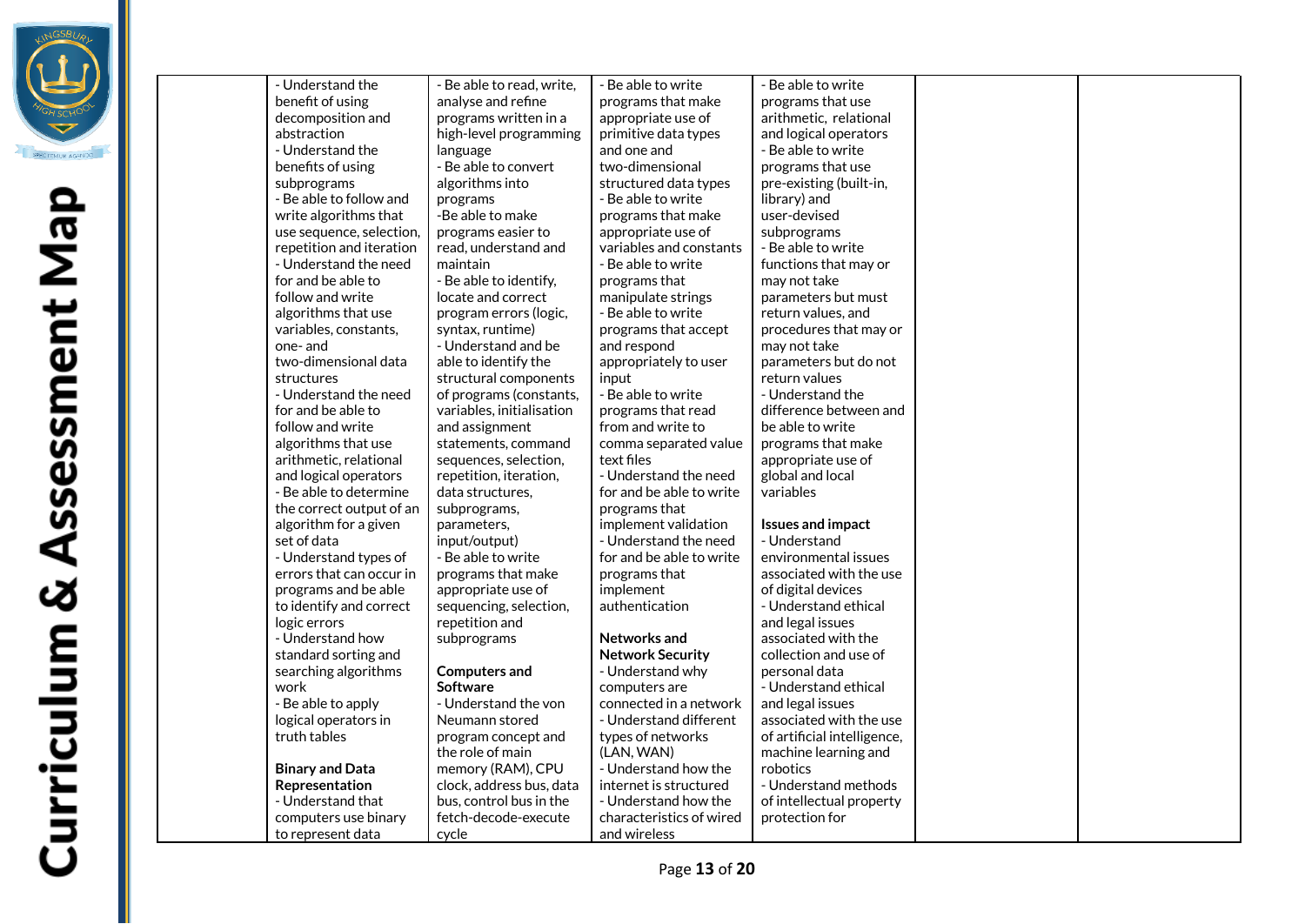|                   | (numbers, text, sound,<br>graphics) and program<br>instructions<br>- Understand how<br>computers represent<br>and manipulate<br>unsigned integers and<br>two's complement<br>signed integers<br>- Be able to convert<br>between denary and<br>8-bit binary numbers<br>- Be able to add<br>together two positive<br>binary patterns and<br>apply logical and<br>arithmetic binary shifts<br>- Understand the<br>concept of overflow<br>- Understand why<br>hexadecimal notation is<br>used and be able to<br>convert between<br>hexadecimal and binary<br>- Understand how<br>bitmap images are<br>represented in binary<br>- Understand how<br>analogue sound is<br>represented in binary<br>- Understand the<br>limitations of binary<br>representation of data<br>-Understand that data<br>storage is measured in<br>binary multiples and be<br>able to construct<br>expressions to calculate<br>file sizes and data<br>capacity requirements<br>- Understand the need<br>and methods of data<br>compression | - Understand the role of<br>secondary storage and<br>the ways in which data<br>is stored on devices<br>(magnetic, optical, solid<br>state)<br>- Understand the<br>concept of an<br>embedded system<br>- Understand the<br>purpose and<br>functionality of an<br>operating system and<br>utility software<br>- Understand the<br>importance of<br>developing robust<br>software and methods<br>of identifying<br>vulnerabilities<br>- Understand the<br>characteristics and<br>purposes of low-level<br>and high-level<br>programming languages<br>- Understand how an<br>interpreter differs from<br>a compiler | connectivity impact on<br>performance<br>- Understand that<br>network speeds are<br>measured in bits per<br>second and be able to<br>construct expressions<br>involving file size,<br>transmission rate and<br>time<br>- Understand the role of<br>and need for network<br>protocols<br>- understand how the<br>4-layer TCP/IP model<br>handles data<br>transmission over a<br>network<br>-Understand<br>characteristics of<br>network topologies<br>- Understand the<br>importance of network<br>security, ways of<br>identifying network<br>vulnerabilities and<br>methods of protecting<br>networks | computer systems and<br>software<br>- Understand the threat<br>to digital systems posed<br>by malware and how<br>hackers exploit<br>technical vulnerabilities<br>and use social<br>engineering to carry out<br>cyberattacks<br>- Understand methods<br>of protecting digital<br>systems and data |                                                                      |  |
|-------------------|----------------------------------------------------------------------------------------------------------------------------------------------------------------------------------------------------------------------------------------------------------------------------------------------------------------------------------------------------------------------------------------------------------------------------------------------------------------------------------------------------------------------------------------------------------------------------------------------------------------------------------------------------------------------------------------------------------------------------------------------------------------------------------------------------------------------------------------------------------------------------------------------------------------------------------------------------------------------------------------------------------------|-----------------------------------------------------------------------------------------------------------------------------------------------------------------------------------------------------------------------------------------------------------------------------------------------------------------------------------------------------------------------------------------------------------------------------------------------------------------------------------------------------------------------------------------------------------------------------------------------------------------|--------------------------------------------------------------------------------------------------------------------------------------------------------------------------------------------------------------------------------------------------------------------------------------------------------------------------------------------------------------------------------------------------------------------------------------------------------------------------------------------------------------------------------------------------------------------------------------------------------|--------------------------------------------------------------------------------------------------------------------------------------------------------------------------------------------------------------------------------------------------------------------------------------------------|----------------------------------------------------------------------|--|
| <b>ASSESSMENT</b> | In class practice paper<br>questions on topics of:                                                                                                                                                                                                                                                                                                                                                                                                                                                                                                                                                                                                                                                                                                                                                                                                                                                                                                                                                             | In class practice paper<br>questions on topics of:                                                                                                                                                                                                                                                                                                                                                                                                                                                                                                                                                              | In class practice paper<br>questions on topics of:                                                                                                                                                                                                                                                                                                                                                                                                                                                                                                                                                     | In class practice paper<br>questions on topics of:                                                                                                                                                                                                                                               | Walking talking<br>practice exams both for<br>both paper 1 and paper |  |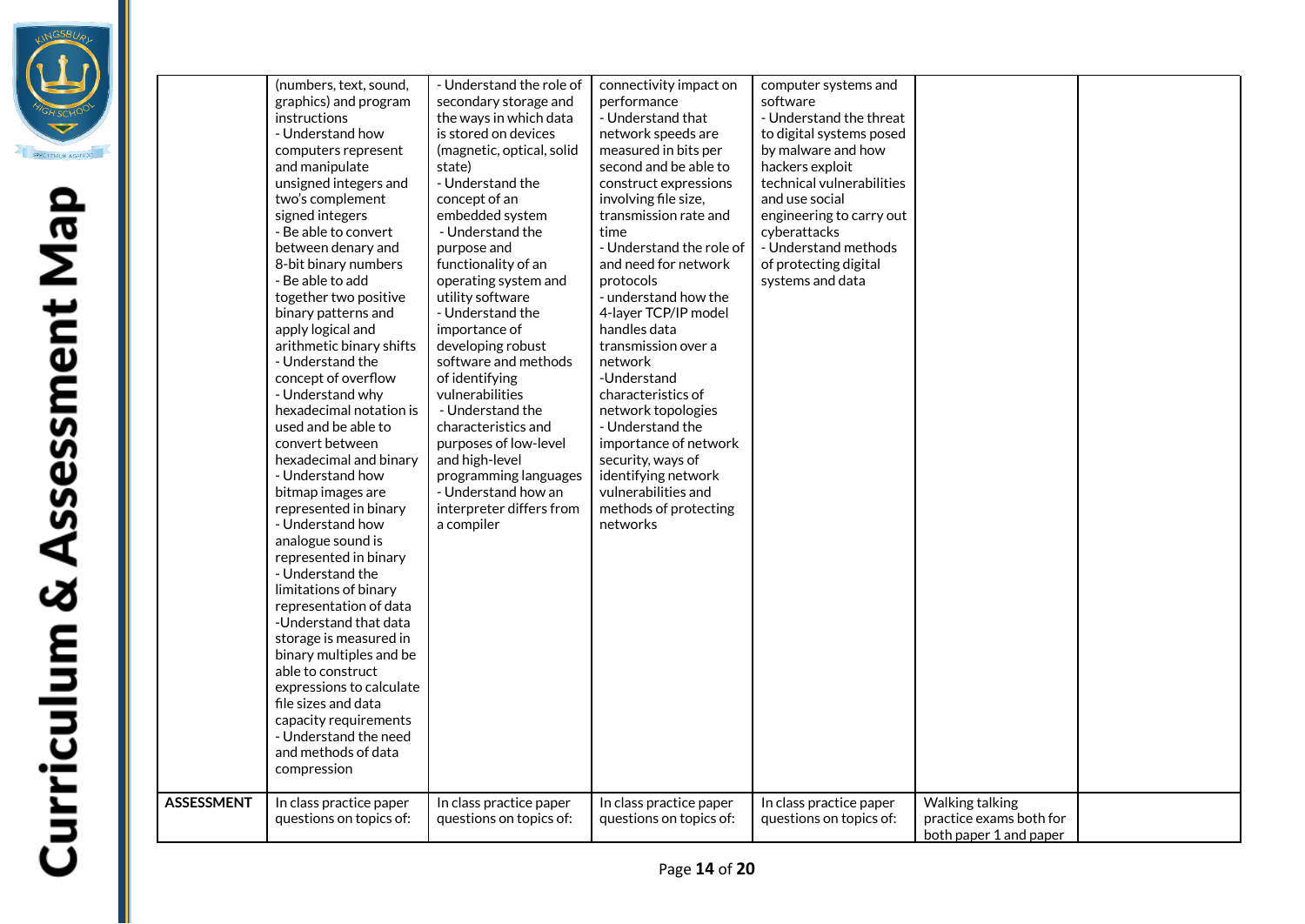

|                                                                                                                                                                | -Computational               | -Problem solving with   | -Problem solving with | -Problem solving with | 2 (online practical |  |  |  |
|----------------------------------------------------------------------------------------------------------------------------------------------------------------|------------------------------|-------------------------|-----------------------|-----------------------|---------------------|--|--|--|
|                                                                                                                                                                | <b>Thinking</b>              | Programming (this may   | Programming (this may | Programming (this may | exam)               |  |  |  |
|                                                                                                                                                                |                              | include some online     | include some online   | include some online   |                     |  |  |  |
|                                                                                                                                                                | -Data representation         | practical questions)    | practical questions)  | practical questions)  |                     |  |  |  |
|                                                                                                                                                                |                              |                         |                       |                       |                     |  |  |  |
|                                                                                                                                                                |                              | -Computers and          | -Networks and         | -Issues and Impact    |                     |  |  |  |
|                                                                                                                                                                |                              | Software                | Network Security      |                       |                     |  |  |  |
|                                                                                                                                                                |                              |                         |                       |                       |                     |  |  |  |
|                                                                                                                                                                |                              | In school synoptic exam |                       |                       |                     |  |  |  |
|                                                                                                                                                                | USEFUL RESOURCES/GUIDANCE:   |                         |                       |                       |                     |  |  |  |
| https://qualifications.pearson.com/content/dam/pdf/GCSE/Computer%20Science/2020/specification-and-sample-assessments/GCSE L1 L2 Computer Science 2020 Specific |                              |                         |                       |                       |                     |  |  |  |
| ation.pdf                                                                                                                                                      |                              |                         |                       |                       |                     |  |  |  |
|                                                                                                                                                                | • http://www.codecademy.com/ |                         |                       |                       |                     |  |  |  |
| • https://www.python.org/                                                                                                                                      |                              |                         |                       |                       |                     |  |  |  |

• <http://www.teach-ict.com/>

• [https://www.youtube.com/channel/UC0HzEBLlJxlrwBAHJ5S9JQg/playlists?view=50&sort=dd&shelf\\_id=21](https://www.youtube.com/channel/UC0HzEBLlJxlrwBAHJ5S9JQg/playlists?view=50&sort=dd&shelf_id=21)

• <https://computerscienceuk.com/gcse-9-1/gcse-videos/>

•Edexcel GCSE (9-1) Computer Science Student Book by Ann Weidmann, David Waller, Cynthia Selby (ISBN: 9781292359991)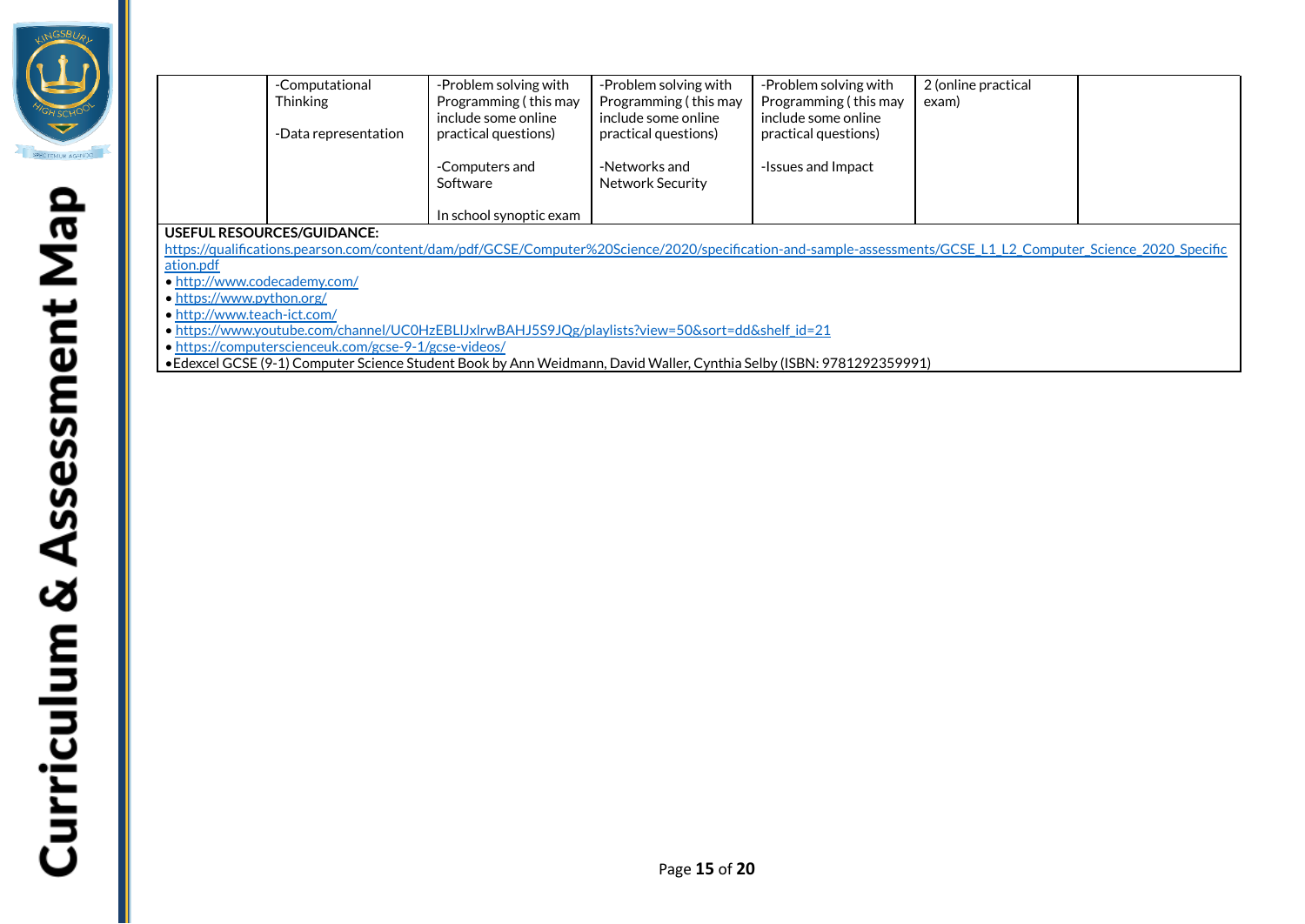

### **ADVANCED STAGE**

| AS LEVEL COMPUTER SCIENCE |                                                                                                                                                                                                                                                                                                                                                                                                                                                                                                                                 |                                                                                                                                                                                                                                                                                                                                                                                                                                                                                                                                                                                                      |                                                                                                                                                                                                                                                                                                                                                                                                                                                                                                                                                                                                                                                      |                                                                                                                                                                                                                                                                                                                                                                                                                                                                                                                                                                                                               |                                                                                                                                                                                                                                                                                                                                                                                                                                                                                                                                                                                                                                                      |                                                                                                                                                                                                                                                                                                                                                                                                                                                                                                                   |  |
|---------------------------|---------------------------------------------------------------------------------------------------------------------------------------------------------------------------------------------------------------------------------------------------------------------------------------------------------------------------------------------------------------------------------------------------------------------------------------------------------------------------------------------------------------------------------|------------------------------------------------------------------------------------------------------------------------------------------------------------------------------------------------------------------------------------------------------------------------------------------------------------------------------------------------------------------------------------------------------------------------------------------------------------------------------------------------------------------------------------------------------------------------------------------------------|------------------------------------------------------------------------------------------------------------------------------------------------------------------------------------------------------------------------------------------------------------------------------------------------------------------------------------------------------------------------------------------------------------------------------------------------------------------------------------------------------------------------------------------------------------------------------------------------------------------------------------------------------|---------------------------------------------------------------------------------------------------------------------------------------------------------------------------------------------------------------------------------------------------------------------------------------------------------------------------------------------------------------------------------------------------------------------------------------------------------------------------------------------------------------------------------------------------------------------------------------------------------------|------------------------------------------------------------------------------------------------------------------------------------------------------------------------------------------------------------------------------------------------------------------------------------------------------------------------------------------------------------------------------------------------------------------------------------------------------------------------------------------------------------------------------------------------------------------------------------------------------------------------------------------------------|-------------------------------------------------------------------------------------------------------------------------------------------------------------------------------------------------------------------------------------------------------------------------------------------------------------------------------------------------------------------------------------------------------------------------------------------------------------------------------------------------------------------|--|
| <b>YEAR 12</b>            | <b>AUTUMN1</b>                                                                                                                                                                                                                                                                                                                                                                                                                                                                                                                  | <b>AUTUMN2</b>                                                                                                                                                                                                                                                                                                                                                                                                                                                                                                                                                                                       | SPRING 1                                                                                                                                                                                                                                                                                                                                                                                                                                                                                                                                                                                                                                             | <b>SPRING 2</b>                                                                                                                                                                                                                                                                                                                                                                                                                                                                                                                                                                                               | <b>SUMMER 1</b>                                                                                                                                                                                                                                                                                                                                                                                                                                                                                                                                                                                                                                      | <b>SUMMER 2</b>                                                                                                                                                                                                                                                                                                                                                                                                                                                                                                   |  |
| <b>CONTENT</b>            | Component 1.1:<br>The characteristics of<br>contemporary<br>processors<br>Input, output and<br>storage devices<br>Component 1.2.3:<br>Introduction to<br>programming<br>Component 2.2.1:<br>Programming<br>techniques                                                                                                                                                                                                                                                                                                           | Component 1.2.1:<br><b>Operating Systems</b><br>Component 1.3.1:<br>Databases<br>Component 1.2.3:<br>Assembly language<br>Component 1.4.2:<br>Data structures<br>Component 2.3:<br>Algorithms                                                                                                                                                                                                                                                                                                                                                                                                        | Component 1.4.1:<br>Data Types<br>Component 1.5.1:<br>Computing related<br>legislation<br>Component 1.2.3:<br>Assembly language<br>Component 2.3:<br>Algorithms<br>Component 2.1:<br>Elements of<br>computational thinking                                                                                                                                                                                                                                                                                                                                                                                                                           | Component 1.5.2:<br>Ethical, moral and<br>cultural issues<br>Component 1.3.2:<br><b>Networks</b><br>Component 1.2.2:<br>Applications generation<br>Component 1.3.3:<br>Web Technologies<br>Component 2.1:<br>Elements of<br>computational thinking<br>Component 1.3.3:<br>Boolean Algebra                                                                                                                                                                                                                                                                                                                     | Component 1.2.2:<br>Applications generation<br>Component 1.3.3:<br>Boolean Algebra<br>Component 2.2.2:<br>Software Development                                                                                                                                                                                                                                                                                                                                                                                                                                                                                                                       | Component 3.1:<br>Analysis of the problem<br>Component 1.2.4:<br><b>Types of Programming</b><br>Language.<br>Component 3:<br>Introduction to<br>Monkey-x                                                                                                                                                                                                                                                                                                                                                          |  |
| <b>SKILLS</b>             | Develop deeper<br>knowledge and<br>understanding of:<br>-Structure and function<br>of the processor<br>-Types of processor<br>-Input, output and<br>storage<br>Practical work:<br>-Write code in Python<br>and Visual Basic to<br>solve problems.<br>Develop knowledge on<br>programming structure<br>such as:<br>-Programming<br>constructs<br>-Global and local<br>variables<br>Modularity<br>-Functions and<br>procedures<br>-Parameter passing by<br>value and reference<br>-Use of an IDE to<br>develop/debug a<br>program | Develop deeper<br>knowledge and<br>understanding of:<br>-The need for, function<br>and purpose of<br>operating systems.<br>-Memory Management<br>-Interrupts Service<br>Routines (ISR) and its<br>role within the fetch<br>decode execute cycle.<br>-Scheduling<br>- BIOS<br>Develop knowledge and<br>understanding of:<br>-Relational database<br>-flat file and how to<br>capture, manage and<br>exchange data.<br>Practical Work:<br>-Write code in<br>Assembly language<br>-Write code in python<br>using data structures to<br>solve problem.<br>-Write algorithms to<br>solve simple problems. | Develop knowledge<br>and understanding and<br>carry out activities on:<br>- Represent positive<br>integers in binary.<br>-Use of sign and<br>magnitude and two's<br>complement to<br>represent negative<br>numbers in binary.<br>-Addition and<br>subtraction of binary<br>integers.<br>-Represent positive<br>integers in hexadecimal<br>-Convert Hexadecimal<br>and binary and denary.<br>-Positive and negative<br>real numbers using<br>normalised floating<br>point representation.<br>-How character sets<br>(ASCII and UNICODE)<br>are used to represent<br>text.<br>-data protection, data<br>misuse, copyright and<br>investigatory powers. | Develop knowledge and<br>understanding of:<br>-Legal, moral, ethical<br>and cultural issues.<br>- Characteristics of<br>networks and the<br>importance of protocols<br>and standards.<br>-Internet structure: The<br>TCP/IP Stack. DNS<br>-Protocol layering.<br>-LANs and WANs.<br>-Packet and circuit<br>switching.<br>-Client-server and Peer<br>to peer.<br>Develop knowledge and<br>understanding of:<br>-The nature of<br>applications, justifying<br>suitable applications for<br>a specific purpose.<br>-Utilities.<br>Practical work to<br>develop website using:<br>- html, CSS and Java<br>Script. | Develop knowledge<br>and understanding of:<br>-Waterfall lifecycle,<br>agile methodologies,<br>extreme programming,<br>the spiral model and<br>rapid application<br>development. -The<br>relative merits and<br>drawbacks of different<br>methodologies and<br>when they might be<br>used.<br>- Writing and following<br>algorithms.<br>- Different test<br>strategies, including<br>black and white box<br>testing and alpha and<br>beta testing.<br>-Test programs that<br>solve problems using<br>suitable test data and<br>end user feedback,<br>justify a test strategy<br>for a given situation.<br>Develop knowledge<br>and understanding of: | -Investigate the<br>features available on<br>sample games and<br>record the features it<br>offers.<br>-Research and find a<br>suitable problem(game)<br>to make a start on the<br>project.<br>-Define the stakeholder<br>for the problem.<br>Develop knowledge and<br>understanding of:<br>-Need for and<br>characteristics of a<br>variety of programming<br>paradigms.<br>-Procedural languages.<br>-Object-oriented<br>languages<br>Practical work on<br>Monkey-x programming<br>language to develop<br>games. |  |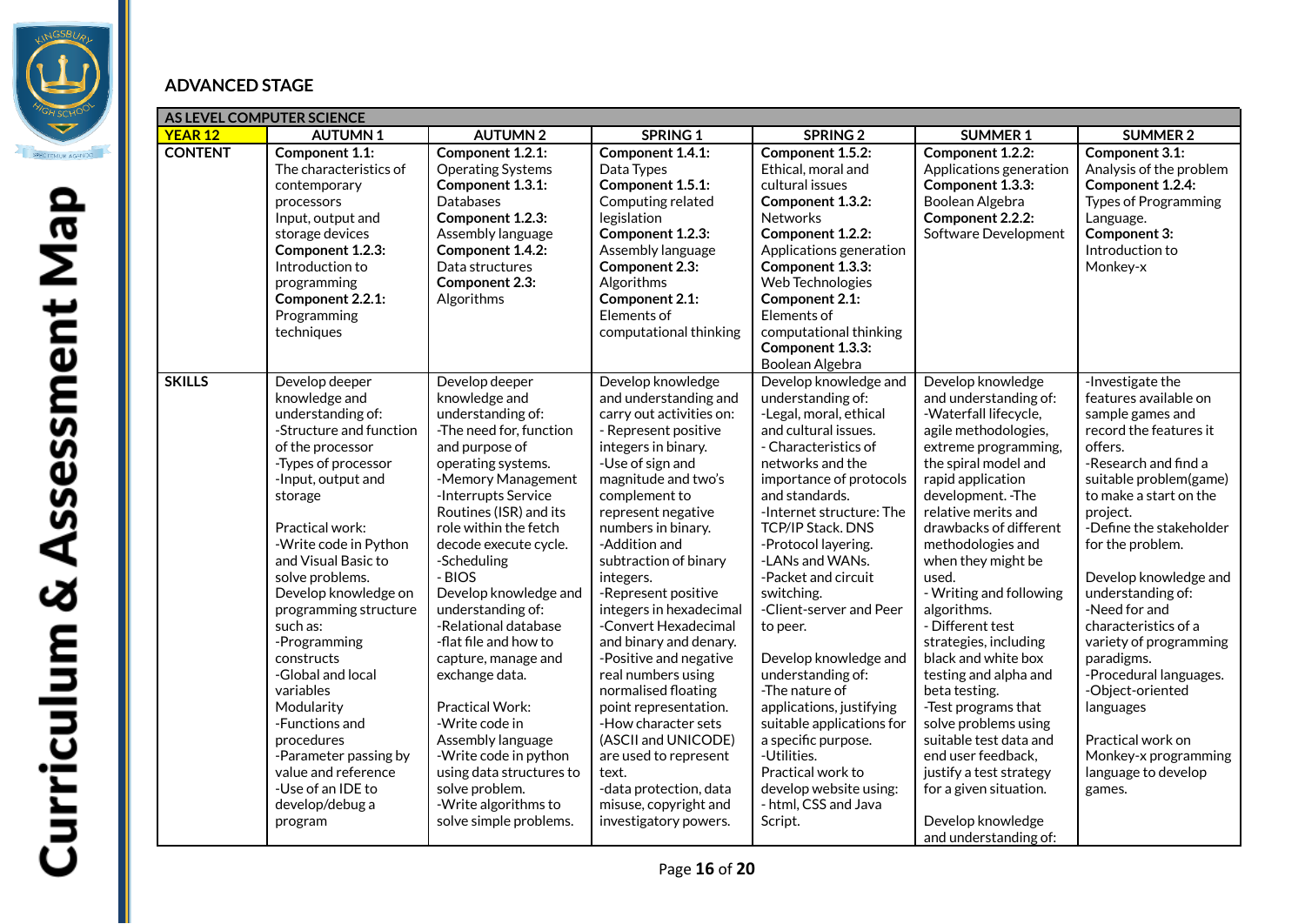

|                                                                                                                                                                                                              |                                        |                                                                     | -searching and sorting<br>algorithms.<br>- standard algorithms<br>for add, delete items<br>from stack and queue<br>-suitability of<br>algorithms for solving a<br>problem. Develop<br>knowledge and<br>understanding of:<br>Thinking abstractly and<br>Thinking ahead | Develop knowledge and<br>understanding of Lossy<br>v lossless compression. | -Open source vs Closed<br>source.<br>-Translators:<br>interpreters, compilers<br>and assemblers.<br>-Boolean expressions,<br>Karnaugh maps. |                                                                      |
|--------------------------------------------------------------------------------------------------------------------------------------------------------------------------------------------------------------|----------------------------------------|---------------------------------------------------------------------|-----------------------------------------------------------------------------------------------------------------------------------------------------------------------------------------------------------------------------------------------------------------------|----------------------------------------------------------------------------|---------------------------------------------------------------------------------------------------------------------------------------------|----------------------------------------------------------------------|
| <b>ASSESSMENT</b>                                                                                                                                                                                            | Weekly tests based on<br>topics taught | November internal<br>exam<br>Weekly tests based on<br>topics taught | February internal exam<br>Weekly tests based on<br>topics taught                                                                                                                                                                                                      | Weekly tests based on<br>topics taught                                     | End of year internal<br>exam                                                                                                                | <b>Computing Project</b><br>(Component 3) -<br>practical development |
| <b>USEFUL RESOURCES/GUIDANCE:</b><br>• http://www.ocr.org.uk/qualifications/as-a-level-gce/as-a-level-gce-computer-science-h046-h446-from-2015/<br>• http://www.codecademy.com/<br>• https://www.python.org/ |                                        |                                                                     |                                                                                                                                                                                                                                                                       |                                                                            |                                                                                                                                             |                                                                      |

- <http://www.teach-ict.com/>
- <https://student.craigndave.org/a-level-videos>
- <https://isaaccomputerscience.org/home>
- <https://www.youtube.com/playlist?list=PL8dPuuaLjXtNlUrzyH5r6jN9ulIgZBpdo>

#### **Books**

- OCR A Level Computer Science by Sean O'Byrne, George Rouse, Jason Pitt, published by Hodder Education (ISBN: 9781471839764)
- OCR AS and A Level Computer Science by PM Heathcote and RSU Heathcote (ISBN : 979 1 910523 05 6)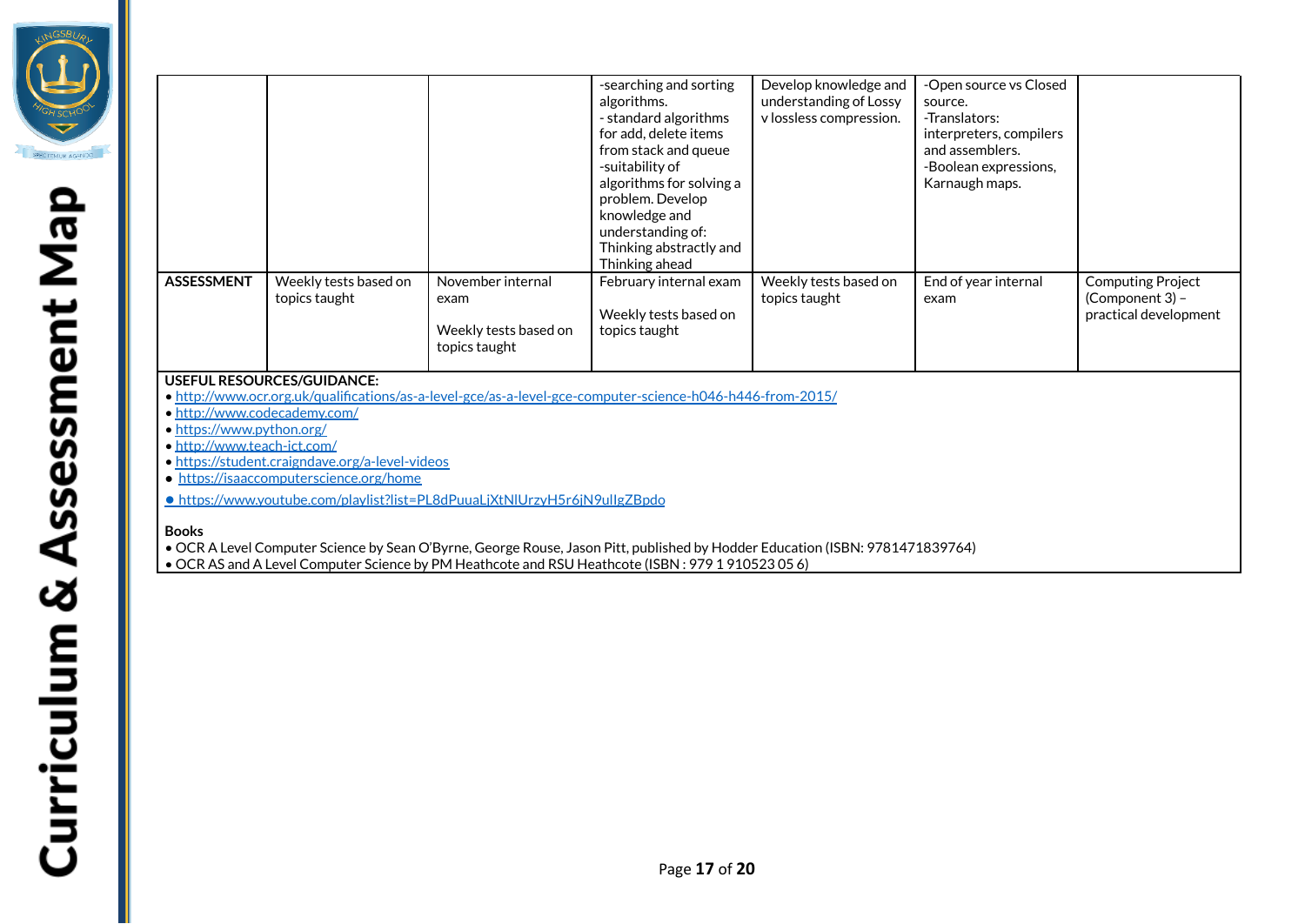

| A LEVEL COMPUTER SCIENCE |                                            |                                                  |                                                   |                                       |                                            |                    |  |  |
|--------------------------|--------------------------------------------|--------------------------------------------------|---------------------------------------------------|---------------------------------------|--------------------------------------------|--------------------|--|--|
| <b>YEAR 13</b>           | <b>AUTUMN1</b>                             | <b>AUTUMN2</b>                                   | SPRING 1                                          | <b>SPRING 2</b>                       | <b>SUMMER 1</b>                            | <b>SUMMER 2</b>    |  |  |
| <b>CONTENT</b>           | Component 3.1:                             | Component 3.1:                                   | Component 2.3.1:                                  | Component 2.3.1:                      | Component 2.1.5:                           | <b>Study Leave</b> |  |  |
|                          | Analysis of the problem                    | Analysis of the problem                          | Algorithms                                        | Algorithms                            | Thinking concurrently                      |                    |  |  |
|                          | Component 1.4.1:                           | Component 3.2.1,                                 | Component 3.2.2, 3.2.3,                           | Component 2.1.2:                      | Component 2.2.1:                           |                    |  |  |
|                          | Data Types                                 | 3.2.2: Decompose the                             | 3.3.2, 3.4.2, 3.4.4:                              | Thinking ahead                        | Programming                                |                    |  |  |
|                          | Component 1.3.2:                           | problem, Describe the                            | Project development                               | Component 1.4.2:                      | techniques Component                       |                    |  |  |
|                          | Databases                                  | solution                                         | Describe the solution,                            | Data Structures                       | 2.2.2: Computational                       |                    |  |  |
|                          | Component 1.2.4:                           | Component 2.3.1:                                 | Describe the approach                             | Component 1.3.4:                      | methods Component                          |                    |  |  |
|                          | <b>Types of Programming</b>                | Algorithms                                       | to testing,                                       | Web Technologies                      | 1.3.1: Compression,                        |                    |  |  |
|                          | Language.                                  | Component 1.4.2:                                 | Testing to inform                                 | Component 1.3.2:                      | <b>Encryption and Hashing</b>              |                    |  |  |
|                          | Component 1.2.2:                           | Data Structures                                  | development,                                      | Networks                              |                                            |                    |  |  |
|                          | Applications                               | Component 3.3.1:                                 | Success of the solution,                          |                                       |                                            |                    |  |  |
|                          | <b>Generation Component</b>                | Iterative development                            | Maintenance and                                   |                                       |                                            |                    |  |  |
|                          | 1.3.3: Boolean Algebra                     | process                                          | development                                       |                                       |                                            |                    |  |  |
|                          | Component 3.3.1:                           | Component 3.3.2:                                 | Component 1.4.2:                                  |                                       |                                            |                    |  |  |
|                          | Iterative development                      | Testing to inform                                | Data Structures                                   |                                       |                                            |                    |  |  |
|                          | process                                    | development                                      |                                                   |                                       |                                            |                    |  |  |
| <b>SKILLS</b>            | Develop knowledge and                      | Computing Project-                               | Develop knowledge and                             | Develop knowledge and                 | Develop knowledge and                      | <b>Study Leave</b> |  |  |
|                          | understanding of:                          | Analysis                                         | understanding of:                                 | understanding of:                     | understanding of:                          |                    |  |  |
|                          | -Representation and                        | - Decompose the game                             | -The nature, benefits                             | -Measures and methods                 | - Determine the parts of                   |                    |  |  |
|                          | normalisation of                           | development problem,                             | and drawbacks of                                  | to determine the                      | a problem that can be                      |                    |  |  |
|                          | floating point numbers                     | then explain and justify<br>the structure of the | caching.                                          | efficiency of different               | tackled at the same<br>time. - Outline the |                    |  |  |
|                          | in binary. - Floating<br>point arithmetic, | solution.                                        | -The suitability of                               | algorithms                            | benefits and trade offs                    |                    |  |  |
|                          | positive and negative                      | -Describe the parts of                           | different algorithms for<br>a given task and data | -Big O notation<br>-Comparison of the | that might result from                     |                    |  |  |
|                          | numbers, addition and                      | the solution using                               | set, in terms of                                  | complexity of                         | concurrent processing                      |                    |  |  |
|                          | subtraction. - Bitwise                     | algorithms justifying                            | execution time and                                | algorithms.                           | in a particular situation.                 |                    |  |  |
|                          | manipulation and                           | how these algorithms                             | space.                                            | -Standard algorithms                  | -Recursion, how it can                     |                    |  |  |
|                          | masks: shifts, combining                   | form a complete                                  | -Structures to store                              | (merge sort, quick sort,              | be used and compares                       |                    |  |  |
|                          | with AND, OR, and                          | solution to the problem.                         | data: stack, queue, tree,                         | Dijkstra's shortest path              | to an iterative                            |                    |  |  |
|                          | XOR.                                       |                                                  | binary search tree, hash                          | algorithm, A* algorithm)              | approach.                                  |                    |  |  |
|                          | -How character sets                        | Develop knowledge and                            | table.                                            | -The nature, benefits                 | - Features that make a                     |                    |  |  |
|                          | (ASCII and UNICODE)                        | understanding of:                                |                                                   | and drawbacks of                      | problem solvable by                        |                    |  |  |
|                          | are used to represent                      | -The suitability of                              |                                                   | caching.                              | computational                              |                    |  |  |
|                          | text.                                      | different algorithms for                         | Complete the following                            | -How to create,                       | methods.                                   |                    |  |  |
|                          | -Normalisation of                          | a given task and data                            | for the game project:                             | traverse, add data to                 | -Problem recognition.                      |                    |  |  |
|                          | databases to 3NF                           | set, in terms of                                 | -Describe usability                               | and remove data from                  | -Problem                                   |                    |  |  |
|                          | -Reading, writing and                      | execution time and                               | features to be included                           | the data structures                   | decomposition.                             |                    |  |  |
|                          | interpreting SQL                           | space.                                           | in the Solution.                                  | mentioned above.                      | -Use of divide and                         |                    |  |  |
|                          | -Referential integrity                     | - Structures to store                            | -Identify key variables /                         | -Search engine                        | conquer.                                   |                    |  |  |
|                          | -Transaction processing                    | data: linked-list, graph                         | data structures / classes                         | indexing. PageRank                    | -Use of abstraction.                       |                    |  |  |
|                          | -ACID                                      | (directed and                                    | justifying choices and                            | algorithm.                            | -Apply knowledge of:                       |                    |  |  |
|                          |                                            | undirected).                                     | any necessary                                     | -Server and client side               | • backtracking                             |                    |  |  |
|                          | Analysis                                   |                                                  | validation. Identify the                          | processing.                           | · data mining                              |                    |  |  |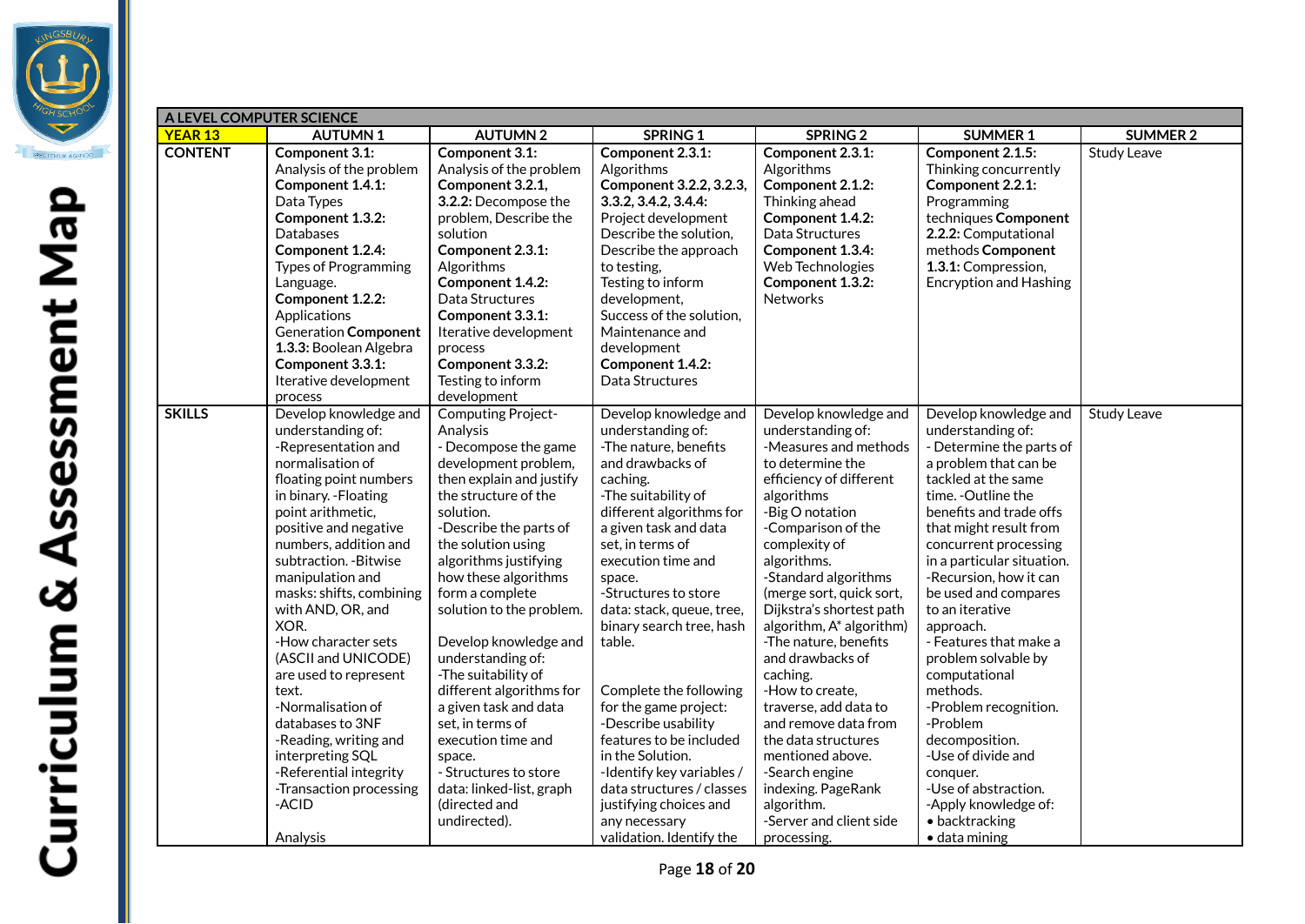

| ı                                     |
|---------------------------------------|
|                                       |
|                                       |
|                                       |
|                                       |
|                                       |
|                                       |
|                                       |
| $\frac{1}{4}$<br>J                    |
| ì                                     |
|                                       |
|                                       |
| }<br>}<br>}                           |
|                                       |
|                                       |
|                                       |
| ì                                     |
| I                                     |
|                                       |
|                                       |
|                                       |
|                                       |
| I                                     |
|                                       |
|                                       |
|                                       |
|                                       |
| $\begin{array}{c} \hline \end{array}$ |
| I                                     |
|                                       |
|                                       |
| ì                                     |
| I                                     |
|                                       |
|                                       |
| $\begin{array}{c} \hline \end{array}$ |
|                                       |
|                                       |

|                                                                                                                                                 | -Define the stakeholder<br>for the problem.<br>-Define the user<br>requirement and stake<br>holders.<br>Develop knowledge and<br>understanding of:<br>-Procedural languages.<br>-Assembly language<br>-Modes of addressing<br>memory<br>-Stages of compilation<br>-Linkers, Loaders and<br>the use of libraries<br>-The use of pipelining in<br>a processor to improve<br>efficiency GPUs and<br>their uses<br>- Use of rules to derive<br>or simplify statements<br>in Boolean algebra: De<br>Morgan's Laws,<br>distribution,<br>association,<br>commutation, double<br>negation.<br>- The logic associated<br>with D type flip flops,<br>half and full adders.<br>Practical work<br>Implementing code in<br>Monkey-x to develop<br>Computing project<br>(game). Progress<br>recorded in report. | Practical work<br>Implementing code in<br>Monkey-x to develop<br>Computing project<br>(game)<br>-Obtain feedback from<br>the stakeholders<br>-Analysis of suggestions<br>and make improvement<br>on the coding.<br>-Create test plan and<br>record evidence of<br>tests. | test data to be used<br>during the iterative<br>development and post<br>development phases<br>and justify the choice of<br>this test data.<br>- Use the test evidence<br>from the development<br>and post development<br>process to evaluate the<br>solution against the<br>success criteria from<br>the analysis.<br>-Provide annotated<br>evidence of the<br>usability features from<br>the design, commenting<br>on their effectiveness.<br>-Discuss the<br>maintainability of the<br>solution.<br>-Discuss potential<br>further development of<br>the solution. | -Network security and<br>threats, use of firewalls,<br>proxies and encryption.<br>-Network hardware. | • heuristics<br>• performance<br>modelling<br>• pipelining<br>• visualisation to solve<br>problems.<br>Develop knowledge and<br>understanding of:<br>-Object oriented<br>techniques.<br>-Run length encoding<br>and dictionary coding<br>for lossless<br>compression<br>-Symmetric and<br>asymmetric encryption.<br>-Different uses of<br>hashing. |                    |  |
|-------------------------------------------------------------------------------------------------------------------------------------------------|---------------------------------------------------------------------------------------------------------------------------------------------------------------------------------------------------------------------------------------------------------------------------------------------------------------------------------------------------------------------------------------------------------------------------------------------------------------------------------------------------------------------------------------------------------------------------------------------------------------------------------------------------------------------------------------------------------------------------------------------------------------------------------------------------|--------------------------------------------------------------------------------------------------------------------------------------------------------------------------------------------------------------------------------------------------------------------------|---------------------------------------------------------------------------------------------------------------------------------------------------------------------------------------------------------------------------------------------------------------------------------------------------------------------------------------------------------------------------------------------------------------------------------------------------------------------------------------------------------------------------------------------------------------------|------------------------------------------------------------------------------------------------------|----------------------------------------------------------------------------------------------------------------------------------------------------------------------------------------------------------------------------------------------------------------------------------------------------------------------------------------------------|--------------------|--|
| <b>ASSESSMENT</b>                                                                                                                               | September internal<br>exam<br><b>Computing Project</b><br>(Component 3) -<br>Analysis                                                                                                                                                                                                                                                                                                                                                                                                                                                                                                                                                                                                                                                                                                             | November internal<br>exam<br><b>Computing Project</b><br>(Component 3) -<br>Implementation                                                                                                                                                                               | February internal exam<br><b>Computing Project</b><br>(Component 3) -<br>Design and Testing                                                                                                                                                                                                                                                                                                                                                                                                                                                                         | Submission of<br>Computing coursework<br>(Component 3 - 20%)<br>Mock Exams                           | Mock exams                                                                                                                                                                                                                                                                                                                                         | <b>Study Leave</b> |  |
| <b>USEFUL RESOURCES/GUIDANCE:</b><br>· http://www.ocr.org.uk/qualifications/as-a-level-gce/as-a-level-gce-computer-science-h046-h446-from-2015/ |                                                                                                                                                                                                                                                                                                                                                                                                                                                                                                                                                                                                                                                                                                                                                                                                   |                                                                                                                                                                                                                                                                          |                                                                                                                                                                                                                                                                                                                                                                                                                                                                                                                                                                     |                                                                                                      |                                                                                                                                                                                                                                                                                                                                                    |                    |  |
|                                                                                                                                                 |                                                                                                                                                                                                                                                                                                                                                                                                                                                                                                                                                                                                                                                                                                                                                                                                   |                                                                                                                                                                                                                                                                          |                                                                                                                                                                                                                                                                                                                                                                                                                                                                                                                                                                     |                                                                                                      |                                                                                                                                                                                                                                                                                                                                                    |                    |  |

• <http://www.codecademy.com/>